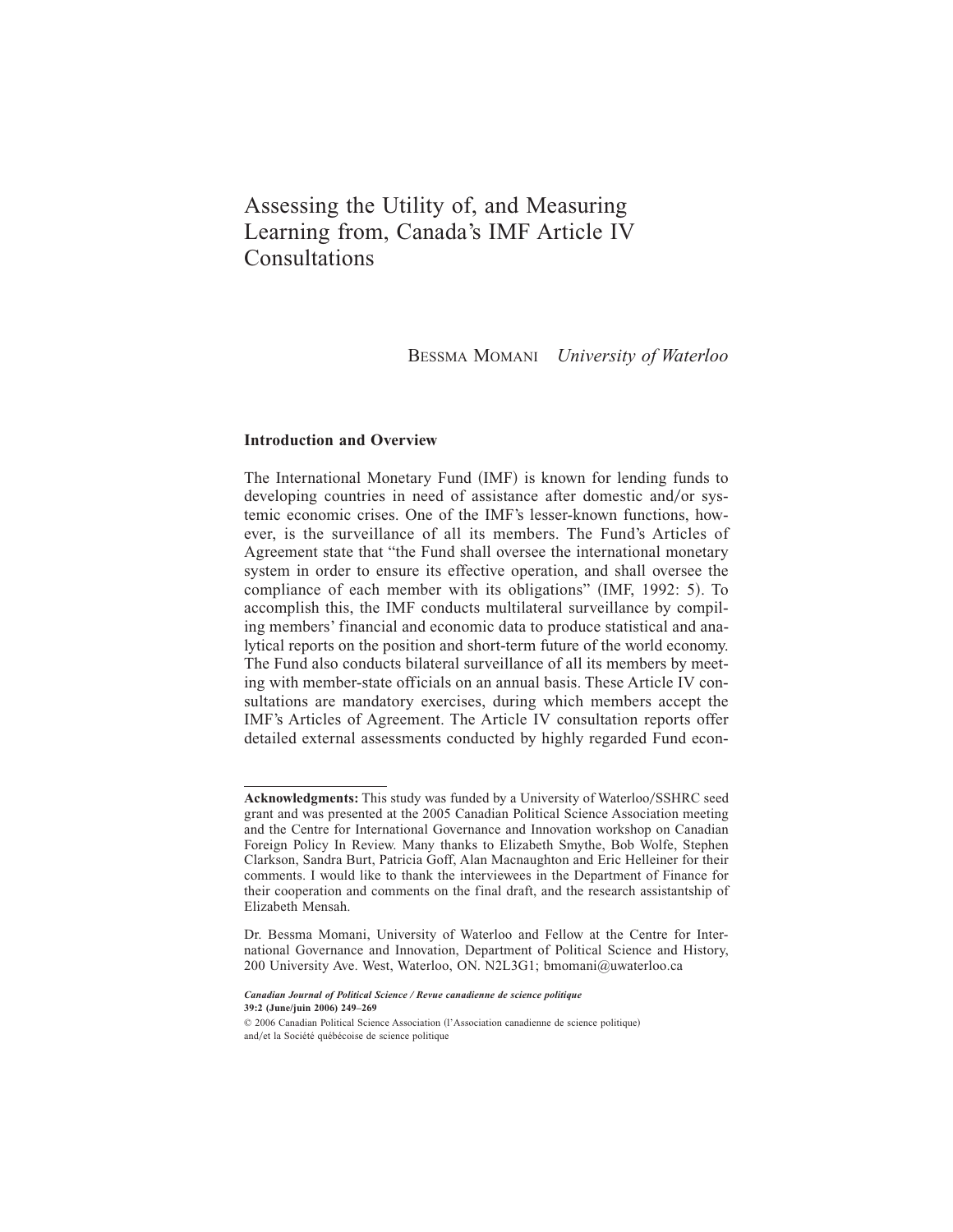omists, and address exchange rates as well as fiscal, monetary, financialsector and structural policies. Ideally, the Fund's bilateral meetings and reports would contribute to the domestic policy debate on formulating economic policies and, in addition to other actors and stakeholders, would influence government policy decisions (see Figure 1).

The meetings and ensuing reports are critical to borrowing and would-be borrowing countries, because the policy recommendations contained in the consultation reports constitute part of the pre-conditions to be implemented before taking a Fund loan. Moreover, for members already in a contractual obligation to the Fund, the annual Article IV consultations contain policy advice, called conditionality, that must be implemented before any further funds can be disbursed. The IMF also conducts these annual consultations with industrialized countries such as Canada to preserve the image of universality. In other words, all members' economic and financial policies are scrutinized and monitored equally to preserve a facade of member equality. There has been interest in moving IMF surveillance away from non-crisis (non-borrower states) to highrisk crisis states (would-be borrower states) (see Bryant, 2004: 75). As these reform proposals are being discussed, there needs to be a better assessment of the perceived utility of annual surveillance exercises. How useful are the Article IV consultation meetings and reports to industrialized countries not likely in need of Fund resources? What are Canadian civil servants' perceptions of the surveillance exercise?

The objective of this paper is to determine whether Canada's Department of Finance officials and staff utilize IMF policy advice resulting from Article IV consultation meetings and reports. In the language of constructivist literature on international organizations (IO), do Canadian Finance Department officials *learn* from the IMF through these annual meetings? Interviews with Finance Department officials and personnel were conducted to determine whether Finance personnel used IMF advice in proposing policies to more senior department officials and to assess the personnel's perceptions of key components of the IMF reports, the bilateral consultation process, IMF staff and the utility of IMF economic advice, as well as to solicit ideas on how to improve bilateral surveillance.

In addition, Finance Department documents and communiqués with the Fund, acquired through the Access to Information Act, were also reviewed. The IMF's annual Article IV consultation reports conducted on Canada were codified to assess what policy recommendations and economic observations the IMF staff made during their consultations with Canadian representatives. The time period under investigation was 1999 to 2005, to ensure that Article IV consultation participants were interviewed. This article is an important addition, generally, to the globalization literature, which looks for connectors between international organizations and domestic civil servants and, more specifically, to the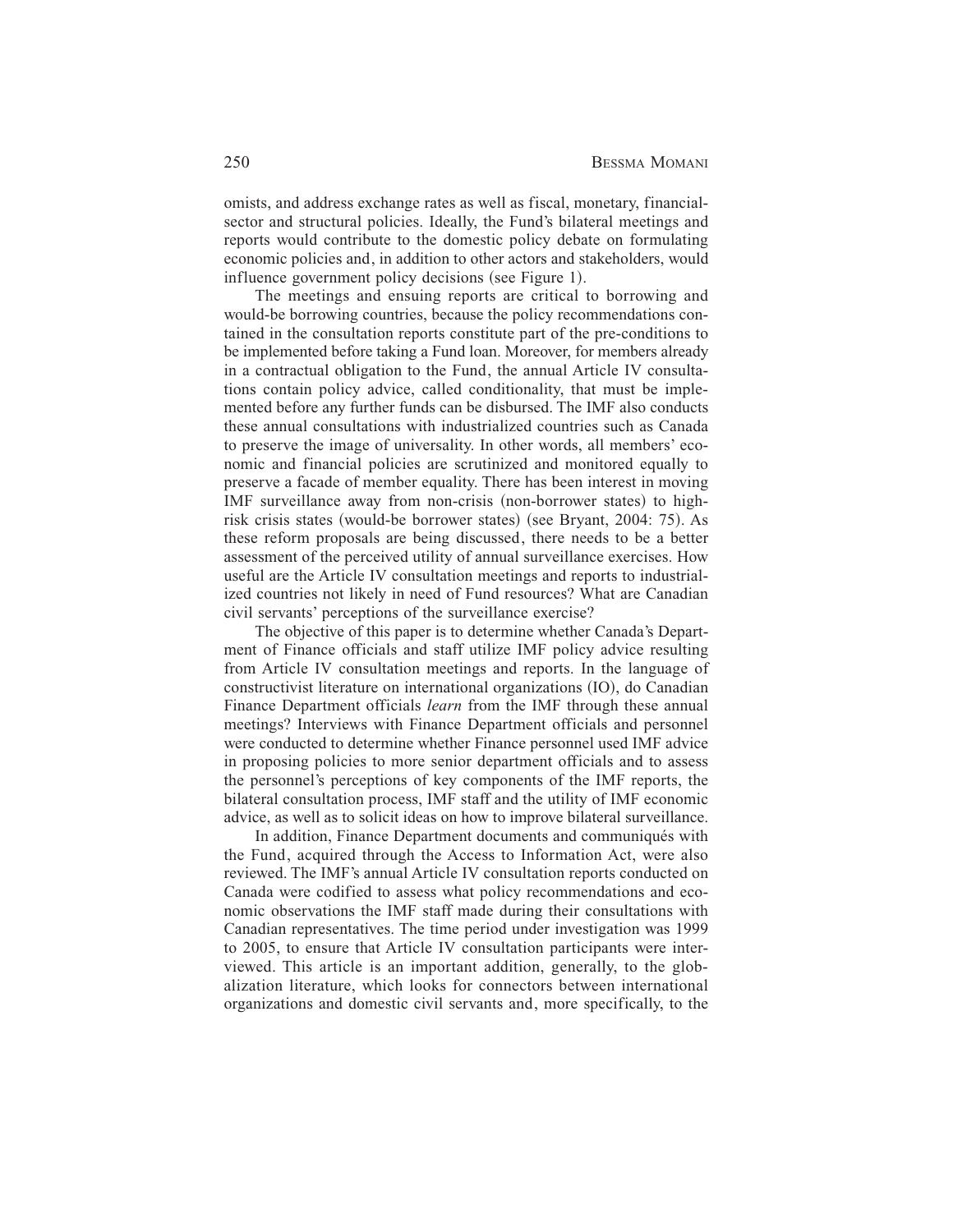Abstract. The International Monetary Fund's (IMF) annual Article IV consultation meetings and ensuing reports are external assessments of member states' economies by highly regarded international economists, designed to ensure that member states conform to IMF-prescribed liberal economic standards. For non-borrowing advanced industrialized countries, like Canada, what is the perceived utility of these annual Article IV consultations? Constructivists suggest that the adept staff of international organizations (IO) teach state civil servants and officials how to better formulate sound policies. However, constructivists need to engage in further empirical study to back up their theoretical assumptions about IO teaching and state learning. Based on personal interviews with Department of Finance staff involved in Article IV consultations and on content analysis of IMF reports on Canada, this paper contributes an empirical study on whether the Fund staff "teaches" and Canada's finance department staff "learns" from the annual surveillance exercises. The findings of this paper suggest that although involved Canadian Finance personnel appreciate meeting with the Fund staff as an academic and intellectual exchange, the policy advice they receive in the Article IV consultations rarely, if ever, changes their economic analyses, because the Fund's advice tends to not be practical. Based on suggestions from Department of Finance staff, as well as IMF evaluations of its bilateral surveillance, this paper concludes with recommendations from the finance staff on how to improve on the utility of Article IV consultations.

**Résumé.** Les réunions annuelles de consultation au titre de l'article IV du Fonds monétaire international (FMI) et les rapports suivant sont des évaluations externes pour les économies des états membre, par des économistes internationaux tres reconnu, conçu pour assurer que ces états membre conforme aux normes économiques libérales prescrit par le FMI. Pour les pays industrialisés avancés non-empruntant, comme le Canada, quel est l'utilité perçue de ces Consultations annuelles au titre de l'article IV? Les constructivists suggère que fonctionnaires habile des organisations internationales (OI) enseigne des fonctionnaires de l'état pour qu'ils puissant mieux forumler leur politique. Cependant, les suppositions théoriques des constructivists a propos de l'enseignement des OI et l'érudition des états ont besoins d'étude empirique plus ample pour expliquer leurs arguments. Basé sur des entretiens personnels avec les personnel du Département de Finance impliqué dans les consultations au titre de l'article IV et sur l'analyse des contenu des rapports de l'FMI sur le Canada, cette article contribue une étude empirique pour determiné si le personnel des Fonds 'enseigne' et le personnel du département de finance du Canada 'apprend' a travers les exercices de surveillance annuels. Les conclusions de cette article suggèrent que bien que le personnel de Finance Canadien impliqué apprécie la réunion avec les équipe du FMI au tant q'échange intellectuel et dialogue, les conseils de politique dans les consultations au titre de l'article IV donnet rarement, si jamais, un changement dans leur analyse économique parce que les conseils ont tendance à ne pas être pratique. Ce papier conclut, basé sur les suggestions du personnel au Département Canadien de Finance, et par les évaluations du FMI de sa surveillance bilatérale, avec des recommandations au personnel de finance pour améliorer sur l'utilité des consultations au titre de l'article IV.

constructivist literature, which views international organizations as teachers and states as learners.

### **International Organizations as Teachers and States as Learners**

The Fund is often at the centre of both analysis and debate about the diffusion of a powerful economic ideology (coined the "Washington Consensus") that aims to standardize state behaviour. The prescriptions advocated by these conservative macroeconomic policies include budget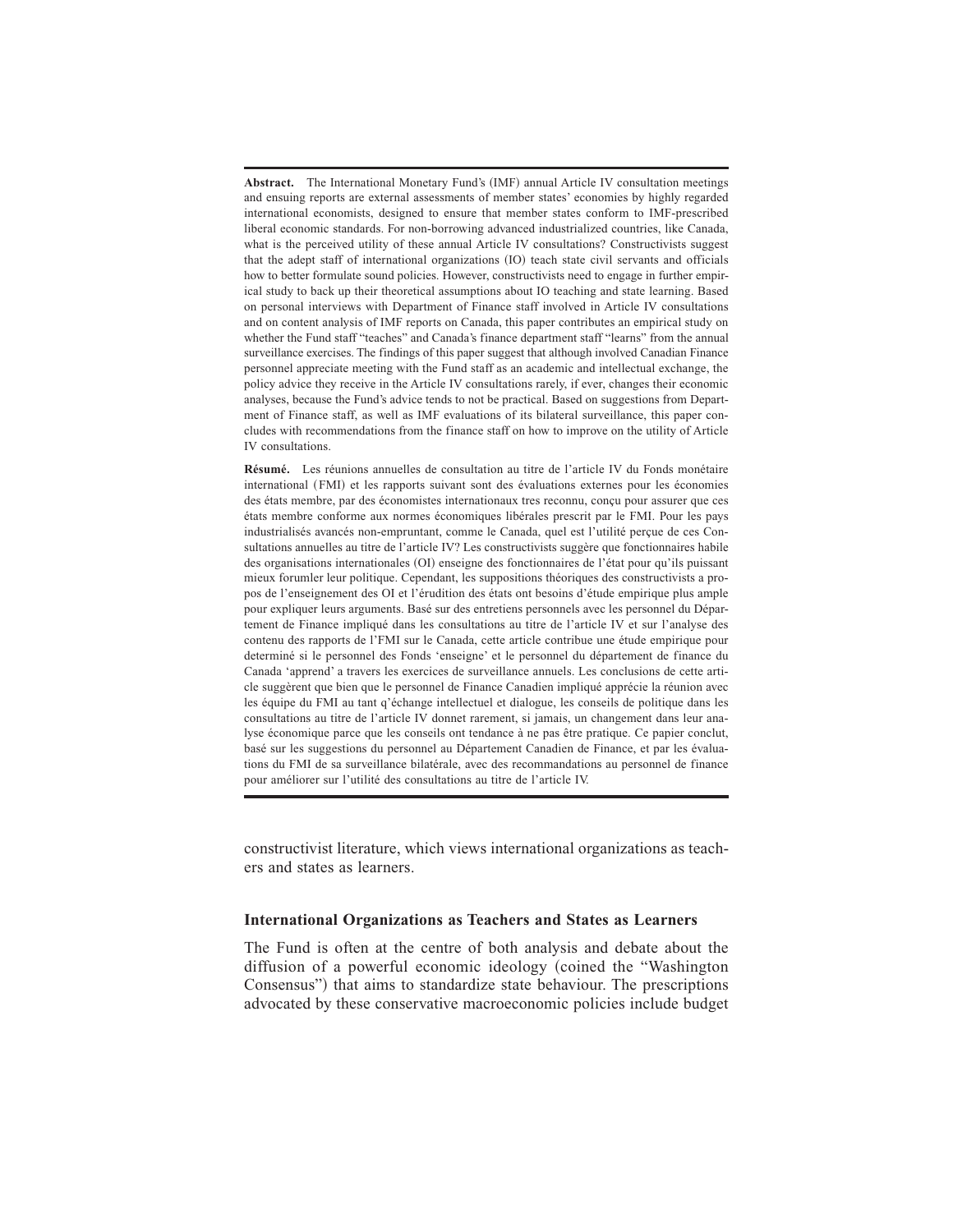

## FIGURE 1 The Fund's Bilateral Surveillance Process

restraint, widening the tax base (beyond just corporations and the elite), liberalizing interest and exchange rates, promoting exports and foreign direct investment, deregulating the public sector and safeguarding property rights (see Williamson, 1990:  $7-17$ ). Through the conditions the Fund places on its loans, often loosely referred to as structural adjustment policies in development literature, it effectively prescribes the Washington Consensus to borrowing members.

It is argued that countries are highly influenced by the Fund's conservative economic ideology because of purported linkages between Fund and finance ministries' staff. Kahler (1992: 126), for example, argues that a "technocratic alignment" exists between Fund staff and member countries' economic technocrats. According to Kahler, a transnational epistemic community of similarly trained and educated economists in national economic and finance ministries and in international financial institutions (IFIs), especially the Fund, share a common conservative economic solution to what are perceived to be similar economic problems  $(1992: 126)$ . Cox  $(1986: 234)$  argues that members of this "transnational managerial class" determine the policy agenda in favour of promoting unfettered global capitalist relations. Specifically, "these  $[IFI]$  specialists may in turn lead the government to 'learn' through defining its interests and strategies in new ways and forging new alliances with international actors" (Kahler, 1992: 127). The defining aim of the lesson plan is to institutionalize and implement policy ideas found under the rubric of the Washington Consensus.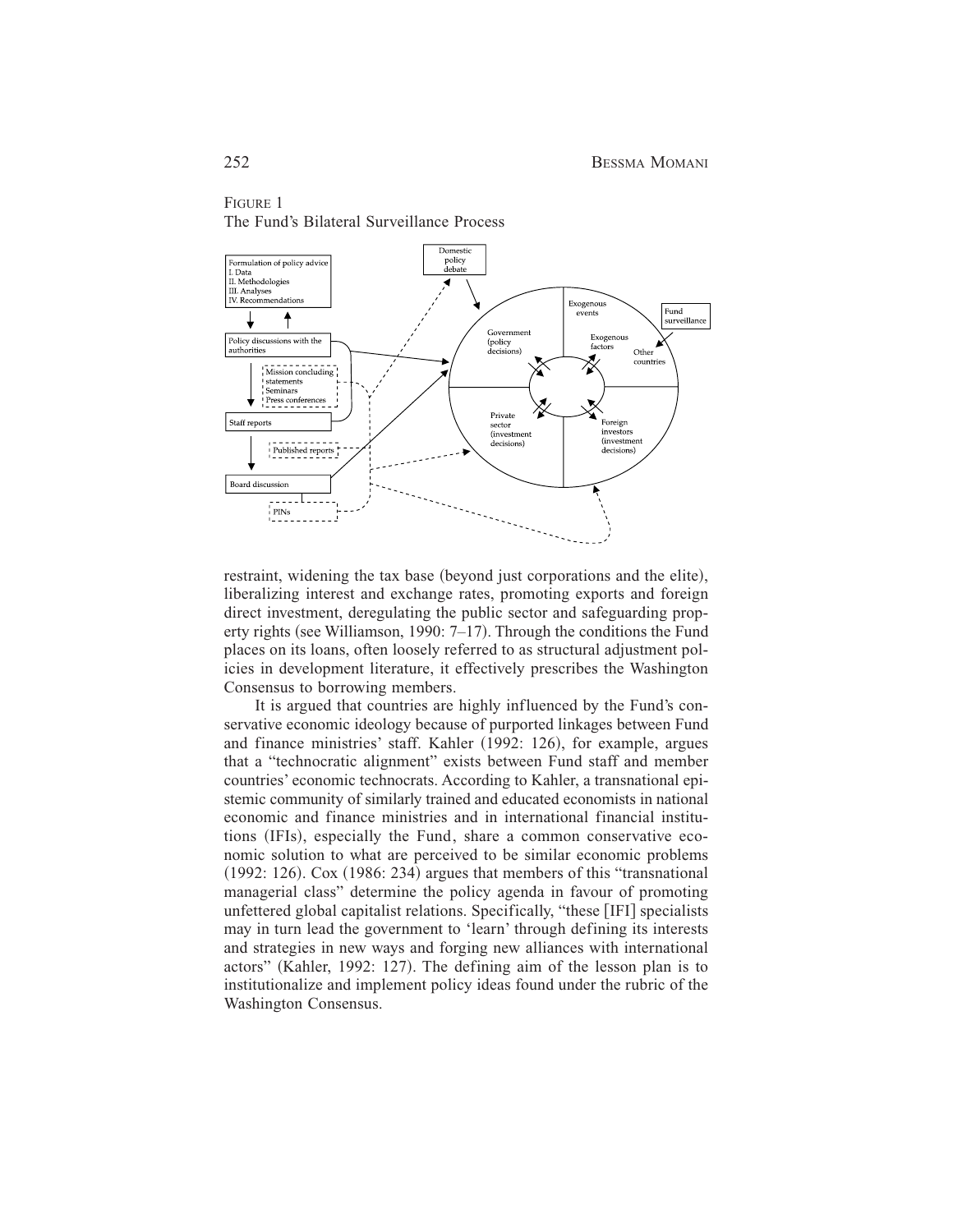The Fund has been targeted as the torchbearer of this powerful economic ideology, which has permeated the policy-making machinery of most member states, both borrowing and non-borrowing ones. Many continue to be suspicious of the IMF's role in either propagating or forcing the Washington Consensus package of policies onto state policy makers for the purposes of maintaining Western capitalist control (for these neo-Marxist interpretations see Peet, 2003; Payer, 1974; Soederberg, 2002). Specifically, it is argued that the IMF acts as a facilitator between states and powerful financiers comprised of creditor states, banks, bond issuers and other multilateral organizations  $(Gould, 2003)$ ; furthermore, this role tends to serve primarily American banking (see Oatley and Yackee, 2004) and American geopolitical interests (see Thacker, 1999; Momani, 2004). Because the Fund has the support of financial and political powers, its omnipotent image goes unchallenged and therefore fails to be unpacked by many academics.

Broadly speaking, constructivist approaches to international relations have purported that power politics occurring at the structural level is not the only determinant of state behaviour. States are also highly influenced by intangibles like shared ideas, norms and beliefs. A growing body of literature in international organization theory, loosely labelled as social constructivist for its emphasis on an intersubjective understanding of international institutions as social contexts, has attempted to unpack international organizations to assess their impact on international relations. Influenced by sociology and organizational theory, social constructivists are looking within international organizations—examining their organizational culture and behaviour and the socialization of member-state officials—to find that IOs matter and have an impact on states, thereby reshaping international norms and behaviours.

Social constructivists suggest that international organizations are places where intersubjective understandings can be created and then transmitted to states. Over time, IO staff gain the respect and deference of state officials and bureaucrats through repeated interaction (Arend, 1999: 142– 147). Specifically, international organizations teach and inform civil servants on how to better perform their work in accordance with internationally held standards of behaviour and accepted beliefs and norms. In this vein, international organizations are viewed as the possible agents of policy change, "teaching" states how to conform their behaviour to international standards (see Finnemore, 1996). International organizations are not passive actors used at the whim of states; rather, they can identify problems, provide solutions and assist states in changing their preferences (Finnemore, 1996). As socializing agents, international organizations prepare states to become norm followers (Finnemore and Sikkink, 1998: 902).

International organizations that have highly respected bureaucrats with noted expertise are accorded greater influence with states (Finnemore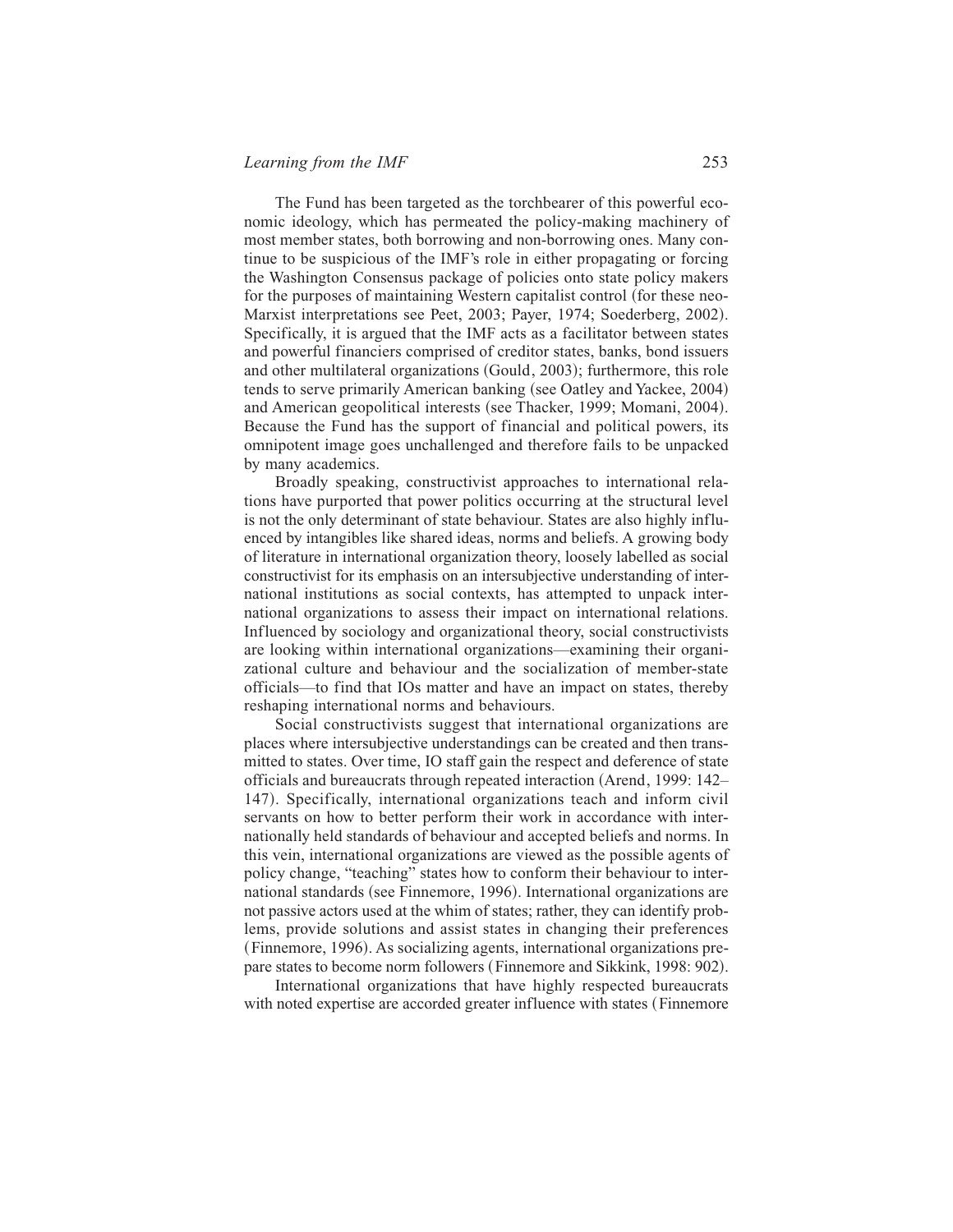and Sikkink, 1998: 899; Barnett and Finnemore, 2004). Generally, IOs derive this authority from being both in authority, holding positions, roles and seats to exercise power, and from being an authority, having expertise, training, experience and solutions to global problems (Barnett and Finnemore,  $2004: 25-26$ ). An IO with both types of authority can thereby create, mold and sanction knowledge; in effect, such an IO can shape social reality (Barnett and Finnemore, 2004: 31). It follows, then, that international organizations in their own missionary zeal want to spread their expertise and have member states follow the best practices laid out for them  $(Barnett and Finmemore, 2004: 33)$ .

The IMF, in particular, is often viewed as a technocratic institution staffed with top economists recruited from Ivy League academic institutions (see Momani, 2005a). The Fund's self-identified and noted expertise accords the institution great power and autonomy in prescribing and advising sound economic policies (Barnett and Finnemore, 2004: 50). The Fund prides itself on strong economic research that member states acknowledge is grounded in the best economic analysis available (Barnett and Finnemore, 2004; Momani, 2005a). It may be that loan conditionality is deemed by many to be a coercive tool used to change state behaviour, but constructivists add that the IMF's legitimacy and expertise also explains why states listen to the Fund (Barnett and Finnemore, 2004: 68). Fundamentally, the Fund has acquired the authority to teach its members the principles embodied in the Washington Consensus (Barnett and Finnemore, 2004: 68).

Barnett and Finnemore (2004) argue that the noted expertise of IMF staff gives the institution "an authority" that has made it influential and worth listening to in the world of economic policy making. This gives the Fund deference and respect for its policy advice, opening the channels for states to learn from the Fund. Fund staff are authorities on economic theory and policies, such that they have used this authority to produce knowledge to which member states have submitted. The IMF has used its expertise to rewrite the rules of the game that are not necessarily sanctioned by Fund powerful members, but the rules do follow the Fund staff beliefs and paradigms. This type of "dysfunctional IO behaviour" explains why so many IOs, especially the IMF, are accused of mission creep (Barnett and Finnemore, 2004).

One of the noted limitations of the literature on IO teaching and state learning is the lack of empirical testing that documents the microprocesses and social interaction between international organizations and states (Checkel, 1999: 11; Johnston, 2001). Much of the problem, so to speak, is that constructivists' empirical work has been on the macrohistorical normative changes (Checkel, 2003: 209), such as embedding liberalism  $(Ruggie, 1992)$  and evolving human rights norms  $(Risse et al.,)$ 1999). These studies have not, however, shown the "pathways and mech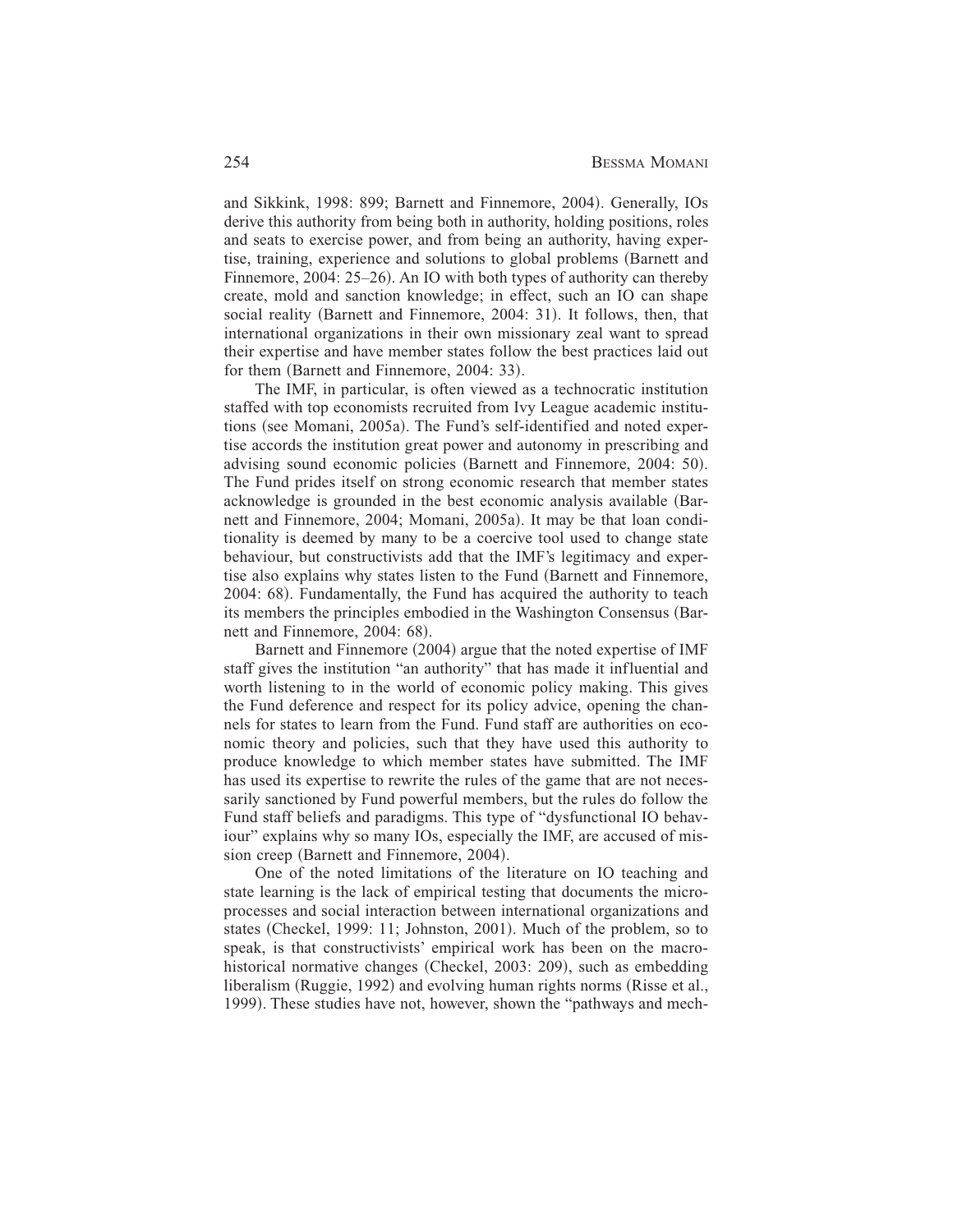anisms" of IO and state interaction (Checkel, 2003: 209). Checkel explains that constructivists suggest the IOs "... come and 'teach' national civil servants; however, this occurs through no documented process of social interaction. Instead, these domestic agents listen, something goes on between the earlobes, and their values subsequently change"  $(1999: 11)$ . Similarly, Johnston notes that "... the processes by which unit-level actors understand, process, interpret and act upon lessons that are 'taught' by international institutions as agents— $[?]$  [are] unexplained"  $(2001: 492)$ . Assessing the interaction between international organizations' staff and domestic civil servants would help elucidate learning models.

Another limitation of the literature on IO teaching and state learning is the difficulty of measuring or determining learning. So far, IO constructivist literature presumes that learning takes place if changes are implemented. In other words, international organizations affect civil servants when civil servants actually adopt the changes prescribed by IO staff. Yet how can we really determine whether change is a result of learning from international organizations, or from a natural evolution in the policy-making cycle, or from hegemonic pressure, or from distributional coalitions? Also, how do we know that civil servants are really learning at that specific point in time? It may be valuable to contain learning studies to a short time frame. Short of a psychoanalytical study of civil servants, the best tool at our disposal in determining whether learning really takes place is to ask civil servants important questions about their interaction with IO staff members.

Canada is a useful case study for testing the learning model because it is a non-borrowing member. Again, the difficulty in equating learning with policy change is that the IMF has significant leverage with borrowing states forced to adopt conditionality for financing. To measure learning, we need to look at case studies like Canada and other non-borrowing states, where there is a low probability of Fund coercion. Moreover, Canada is the only OECD country with a financial surplus, which gives Canadian Finance officials added room to maneuver and indeed internalize the Fund's lesson plans. Simply put, Canada can financially afford to be a receptive learner and change its policies when advised to do so by Fund experts.

Using Canada as a case study is also useful because Canadian officials invest significant effort into emphasizing Canadian cooperation with multilateral agencies and international organizations. Canadian foreign policy includes committing to perceived functionalist institutions, to elevate Canadian stature in international affairs by limiting American realpolitik and by ensuring a rules-based system (Cutler and Zacher, 1992). As a self-proclaimed multilateralist state that supports functionalist organizations, it would follow that Canada would listen to a technocratic IMF that is staffed by apolitical economists. Indeed, in the Department of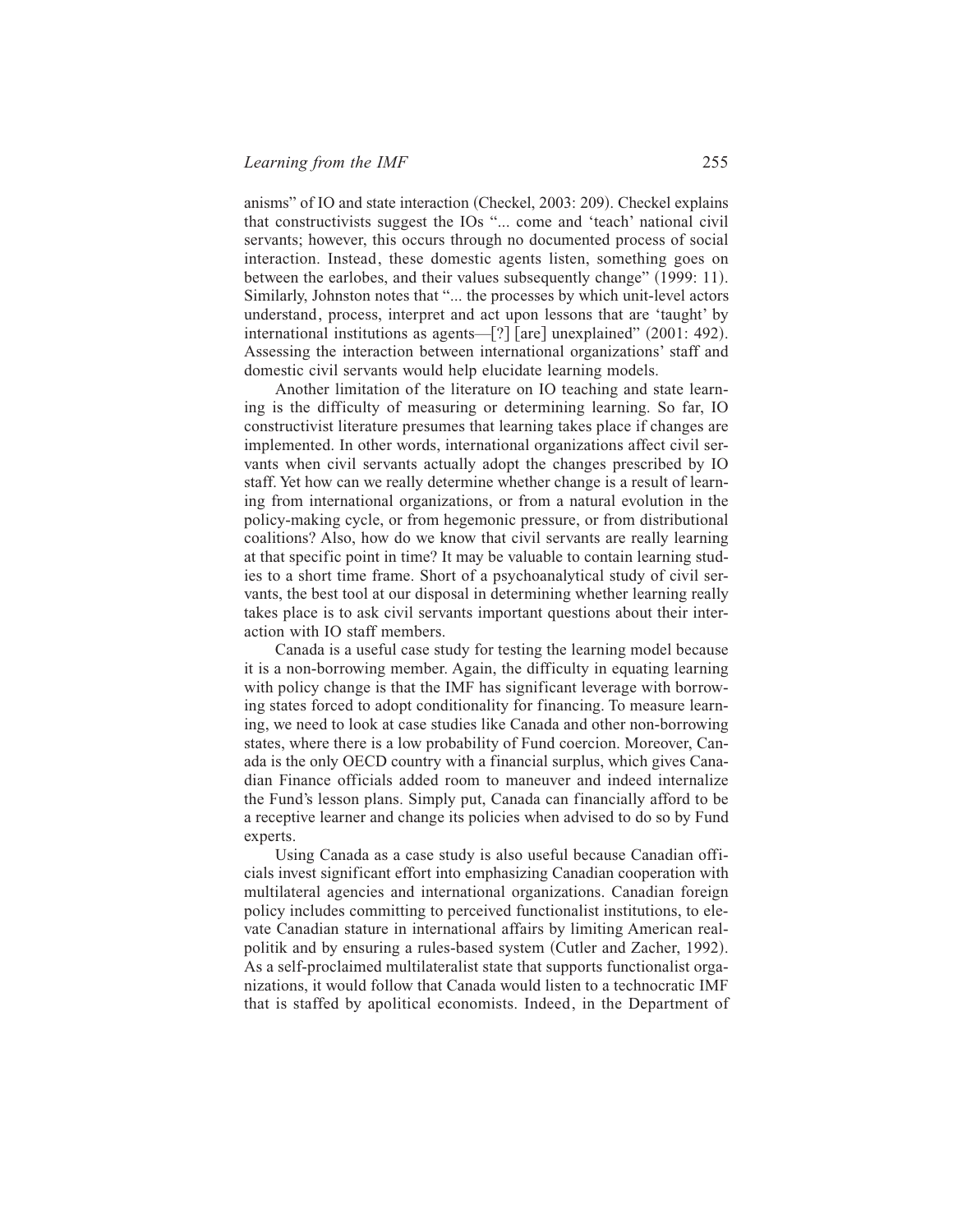Finance's own report to the Canadian Parliament, the Department noted that one of the five listed benefits of Canadian membership in the Fund is that: "[t] he IMF, through its regular surveillance of the Canadian economy, provides Canada with an *independent source of policy advice* on macroeconomic policies and engages in regular dialogue on these policies with Canadian officials at the Department of Finance ..." (Canada, 2005: 7, emphasis added). The Department of Finance favours continued universally applied Fund surveillance through Article IV consultations, arguing the benefits of surveillance for the rules-based global economy.

Finally, the case could be made that Canada's Department of Finance has a strong technocratic alignment with the IMF staff, as similarly trained, graduate-school educated economists from North American universities. In fact, historically the IMF has had many Canadian universities on its list of preferred universities from which to recruit incoming staff and hence has a high proportion of Canadian-trained Fund staff (see Clark, 1996). Presumably the case of Canada and the IMF should stand up well to the constructivists' purported learning model: Canada is in a strong financial position and likely to listen to international organizations, and the IMF is an international organization well respected in nonborrowing members' economic and finance policy circles.

To test the learning model, some of the questions worth asking include: What perceptions do civil servants have of the IO lesson plans? Do civil servants weigh in on the IO lesson plans in setting the agenda for government? Are civil servants learning? What do civil servants think of their teachers? These questions have not been fully addressed in the many studies by constructivists that espouse the role of IOs as teachers and states as learners. What does one of the IMF's "star pupils," Canada, think of the Fund's prescribed policies and its staff? What would Canadian Finance staff like to see improved or changed?

### **The Fund's Lesson Plan: IMF's 1999–2005 Article IV Consultation Reports on Canada**

The IMF's annual Article IV consultations on Canada take place in Ottawa, mainly with Department of Finance officials.<sup>1</sup> However, other government agencies periodically consulted include the Bank of Canada, the Superintendent of Financial Institutions, Health Canada and Human Resources Canada. From 1999 to 2005, IMF staff requests led to intermittent external meetings with (listed in order of frequency): the Canadian Labour Congress, leading Canadian financial institutions, the Toronto Stock Exchange, the Ontario Securities Commission and both the Fraser and C.D. Howe Institutes. A member of the Department of Finance, usually from the Economic and Fiscal Policy branch, accompanied the IMF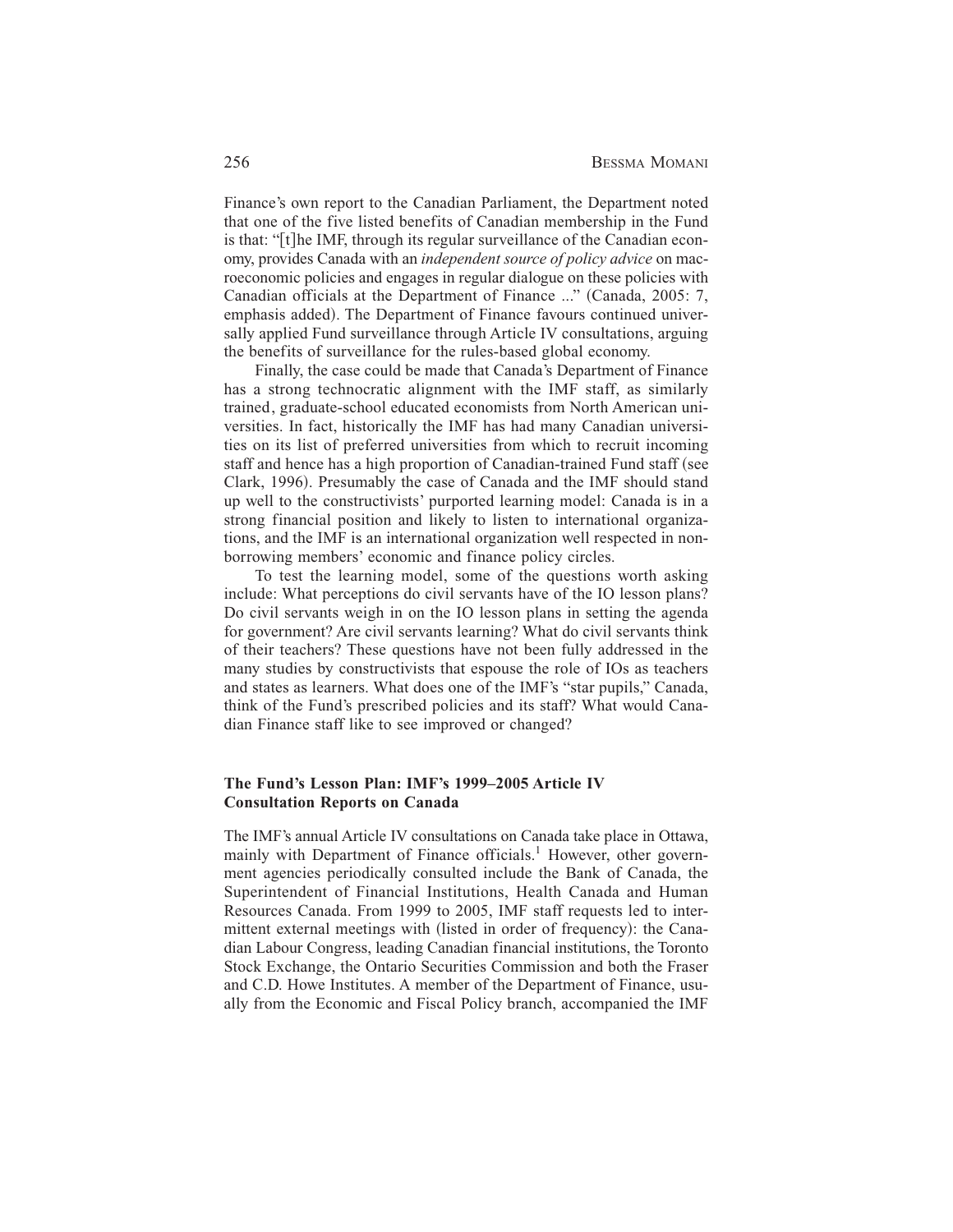staff to these external meetings. Three broad economic areas were typically discussed by the IMF staff and the Department of Finance.<sup>2</sup>

#### *Monetary Policy and Exchange Rate Discussions*

In its 1999 Article IV report, the IMF staff noted its concern over the continued decline and "undervaluation" of the Canadian dollar since 1991. The Fund attributed this pattern to Canada's declining terms of trade (ratio of Canadian exports to imports compared to the same for the US). That said, in its 2002 Article IV report, Fund staff noted that it was generally pleased with Canada's flexible exchange rate and noted the limited government intervention into the exchange market. Fund staff added that a monetary union with the United States, an idea advanced by business sectors, would be less preferable to an autonomous system that allowed Canadian authorities greater exchange rate flexibility (IMF, 2002). The following year, the Fund reported that the idea of a monetary union had since "waned" (IMF, 2003: 13).

Fund staff noted in the  $1999-2005$  consultation reports (with the exception of its 2003 report) that inflation levels were favourably low. and welcomed inflation targeting set at 1 per cent to 3 per cent since 1991. From 1999 to 2002, Fund staff consistently commended Canadian authorities on meeting inflation targets, since they felt that this maintained investor confidence in the Canadian economy. Similarly, Canadian authorities highlighted their successes at maintaining inflation targets (although the consumer price index increased more rapidly) and they pointed out that Canada's monetary policy would be guided to ensure that inflation targets continued to be met. After September 11 and a surge in prices, Canadian authorities exceeded the 3 per cent target maximum. In light of the extraneous circumstances, Fund staff noted in its 2003 report that they were still pleased with Canada's handling of the situation. In the 2004 report, staff noted that Canadian officials effectively returned inflation levels to within the target range. Consistently, both Canadian authorities and Fund staff agreed that Canadian monetary policy would, however, hinge on the performance of the US economy.

#### *Fiscal Policy Discussions*

The 1999 Article IV report noted that corporate income tax efficiency could be improved by: lowering corporate income taxes to 33 per cent for large businesses (to be more in line with other industrialized countries), coordinating province-to-province and industry-to-industry tax rates, and improving tax collection. In the 2000 Article IV consultation report, Fund staff argued that Canada needed to reform its income tax structure. Canadian authorities and Fund staff agreed that both personal income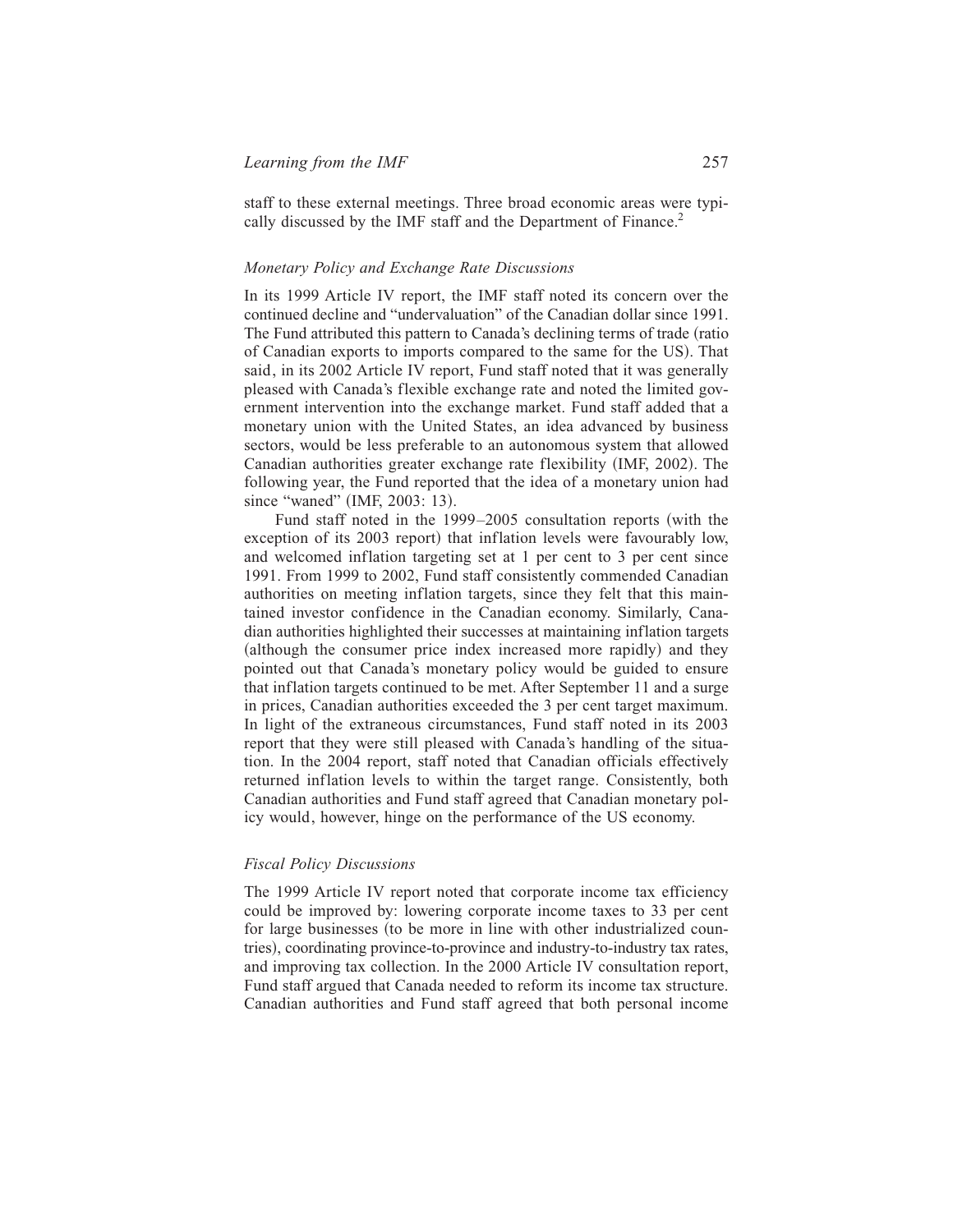tax, particularly for middle-income earners, and corporate income tax needed reform. Fund staff did welcome the 2000 budget's five-year plan to reduce personal and corporate taxes (IMF, 2001). In the 2000 Article IV consultation, Fund staff repeated its suggestion that personal income tax be indexed to avoid "bracket-creep" disincentives, and that corporate taxes be reduced to a level consistent with other industrialized countries. It was further argued that these tax reforms would help reduce the brain drain of professionals to the United States, where personal income tax rates were lower (IMF, 2000). Moreover, Fund staff commented that lowering Canada's personal income tax would help bring "rewards to entrepreneurship and human capital" (IMF, 2002: 30). In its 2005 report, Fund staff noted federal and provincial efforts to lower personal income taxes, but added that there was room to continue lowering personal income taxes.

Almost always, IMF staff reported in its 2000 Article IV consultation that despite Canada's strong fiscal position, it needed to tackle its national debt more aggressively. In general, Fund staff noted that overall spending could be decreased. Canadian authorities agreed but reported the "considerable pressures they faced due to increased spending ... with priority continuing to be given to education and health care" (IMF, 2000: 21). Fund staff repeatedly warned Canada that provincial governments should also attempt to contain spending and to factor in an aging population that will put pressure on health spending. In its 2003 Article IV report, Fund staff further cautioned that new spending priorities, including additional health care reform, social assistance and ratification of the Kyoto protocol, could not be financed under existing budget projections.

In its 2003 and 2004 reports, Fund staff noted that Canadian proposals to add pharmaceutical and long-term care coverage to the health system would be difficult to finance, short of introducing user fees and other cost-sharing policies. However, staff pointed out that Canadian authorities deemed the latter private initiatives "antithetical to the principle of universal access" (IMF, 2003: 21). Canadian authorities explained that, based on recommendations of a Royal Commission, they intended to transfer more funds to the provincial governments to help reform the health care system, but there were disagreements on whether these would be unconditional transfers (as preferred to by the provinces) or tied to some reform measures (IMF, 2003).

The Fund's 1999 report noted that the Canadian social assistance programme creates "poverty traps" that function as disincentives for people to seek work and get off social assistance. But the report acknowledged reform efforts underway in Alberta, Ontario and British Columbia that were reducing dependency on welfare. Fund staff did recommend, however, that measures such as restricting eligibility claims, adding time limits to social assistance, and using education and training programmes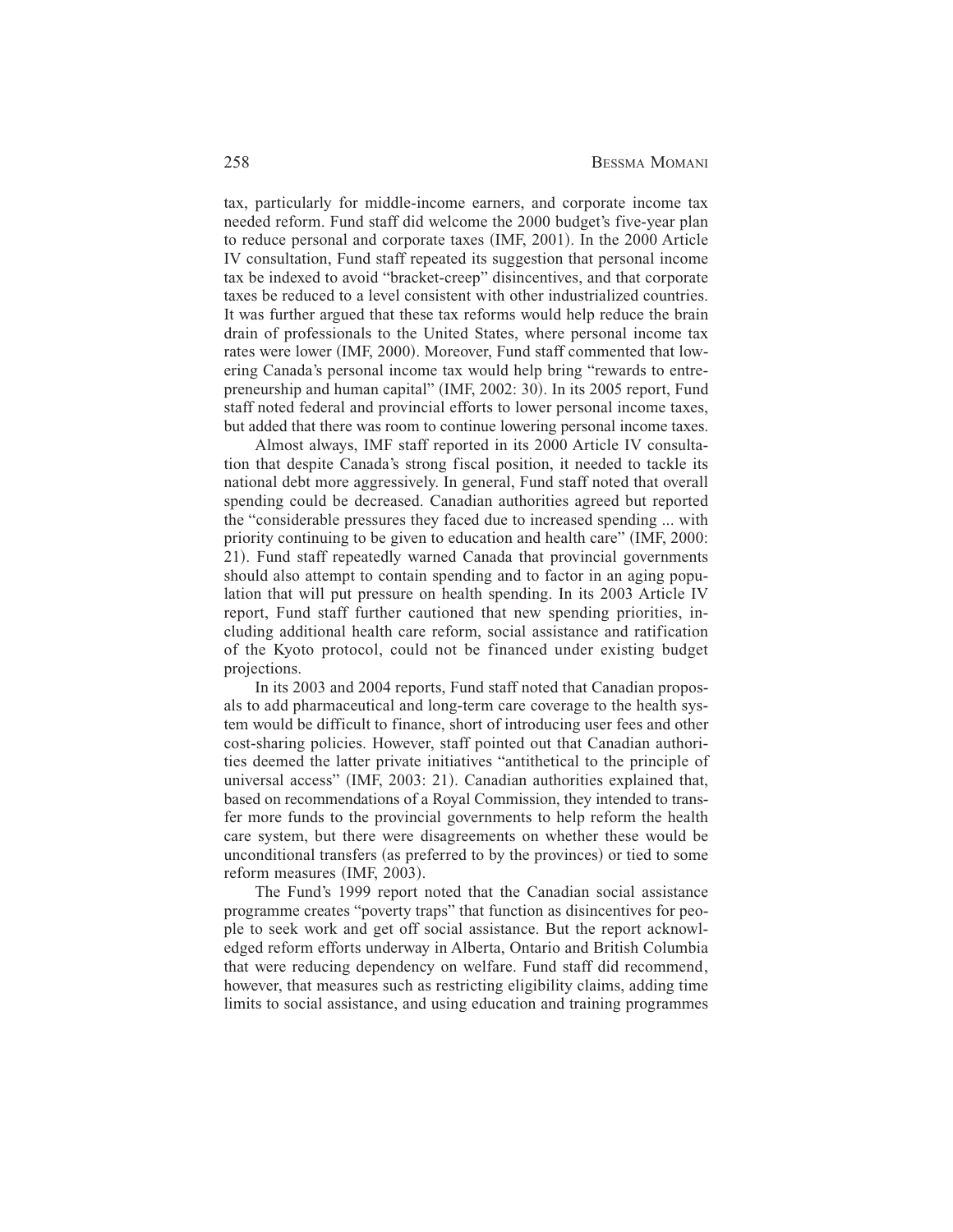to assist welfare recipients could be used as a means of reducing welfare costs (IMF, 1999).

## *Structural Reform Discussions*

The Fund's 1999 Article IV consultation also suggested that employers' employment insurance (EI) premiums be weighted by performance, whereby companies with higher rates of employee layoffs and firings would contribute a greater share to the insurance programme. The following year, Canadian officials noted that setting companies' EI premium rates based on the proposed "experience-rating" and usage of the EI system was not feasible. In the 2001 report, Fund staff reiterated the value of implementing an 'experience-rating' EI system. In the 2001, 2002 and 2003 reports, Fund staff also raised concerns over the removal of intensity rules on EI benefits (previously in place from  $1996$  to  $2000$ ) that penalized repeat users, stating that removing intensity rules was "... sending the wrong signal" (IMF, 2001: 25). The Fund was also concerned with frequent EI usage by regions with seasonal employment, which, it argued, deterred labour mobility and increased wages in nonseasonal employment (IMF, 2001).

In the 2000 Article IV report, Fund staff again pushed for further reforms of the EI programme. In the 2000, 2001 and 2004 Article IV consultation reports, Fund staff expressed concern at the government's proposed maternity and paternity leave benefits under the EI programme, noting the added costs to the system would "cause substantial deadweight losses" (IMF, 2004c: 19). Moreover, the Fund was concerned that the EI system was being used to effectively fund social assistance, under the guise of paternal benefits (IMF, 2005: 23). Canadian officials commented that these policies were part of the government's spending priorities on children and families.

Consistently, the Article IV reports by IMF staff commended Canada's commitments to participating in multilateral trading regimes, but stressed the need for trade liberalization in the "sensitive" industries of textiles/clothing and agriculture products. In the 2002 Article IV report, Fund staff added that Canada could also liberalize imports on footwear (IMF, 2002). The 2004 report made note of the fact that government farm supports accounted for 17 per cent of gross farm receipts  $(MF, 2004c: 20)$ .

In summary, the Fund's prescribed policies were consistent with the neoliberal Washington Consensus: strict monetary and fiscal policy, flexible exchange rate, maintaining low inflation rates, deficit reduction through restricting government spending (even on social services like health care and employment insurance), reducing personal and corporate income taxes, and trade liberalization. The Fund's Article IV pol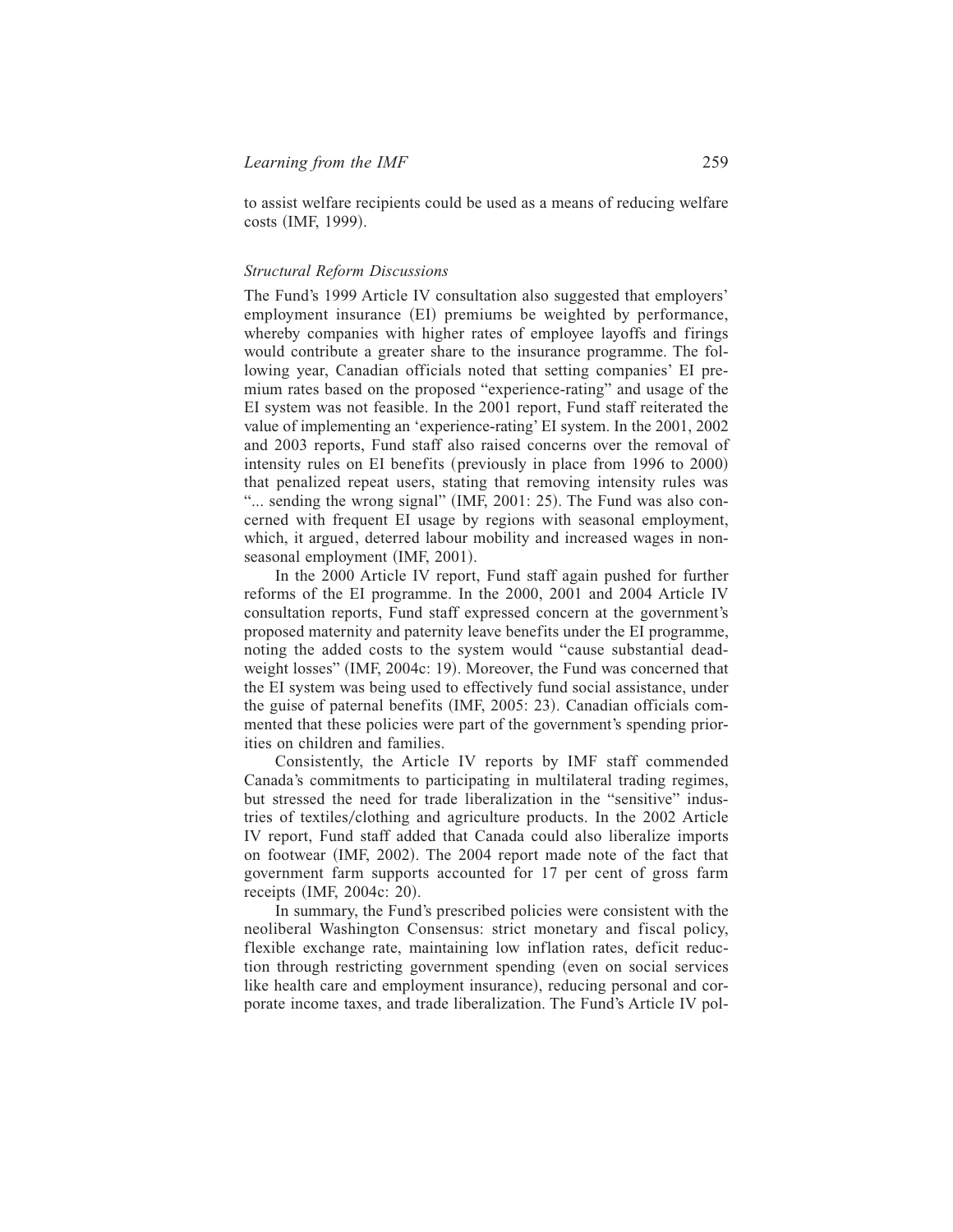icy advice consistently echoed a pro-market, neoliberal approach to policy making, one that many globalization critics have blamed for hurting vulnerable social groups and negatively affecting national sovereignty (for a critical historical analysis of Canadian economic policy making see McBride, 2001).

## **Canada's Department of Finance and the IMF's Article IV Consultation Reports**

Canada's Department of Finance plays a prominent role in government decision making, as it holds the power of the purse. It can provide either a green or yellow light to cabinet ministers and other department officials when formulating public policy. The Finance Department has had an increasingly strong influence on the prime minister. Under Prime Minister Jean Chrétien, for example, then Finance Minister Paul Martin attended meetings with the prime minister to formulate a consensus and iron out potential disagreements before convening cabinet meetings  $(Savoie, 1999: 156)$ . According to Savoie  $(1999)$ , Finance officials often try to object to new proposals that require funds. This role as "internal government opposition" keeps a check on the government from within (Savoie, 1999: 162). Consequently, in comparison to other government line departments, the Finance Department has an increasingly unique and influential role in government (see Bakvis,  $2000: 83$ ).

Within the Department of Finance, the finance minister and senior officials hold more meetings and briefings than other departments (Savoie, 1999: 163). Senior officials reporting to the minister include the deputy minister, the senior associate deputy minister and the senior G-7 deputy. The organizational structure of the department includes two main divisions of interest: first, the Economic and Fiscal Policy branch is the main access point for IMF Article IV consultations and reports. Second, the International Trade and Finance branch co-ordinates IMF-Canadian relations, including communications with Canada's Executive Director's Office. Finance's respected, yet often disliked, central agency role in government decision making is legitimized by the noted expertise of its staff (Whittington and Van Loon, 1996: 582).

In advising the minister, the department relies on the analysis of its staff, although Harris (2004) argues that in the Department of Finance, senior staff members tend to tell the minister what the minister wants to hear. That said, the minister of Finance must depend greatly on the technical and intellectual capital of the department's staff in proposing department positions. Similarly, finance staff and officials have continued to regard themselves historically as part of a place where policy and programme advice is based on intelligent, academic economic analysis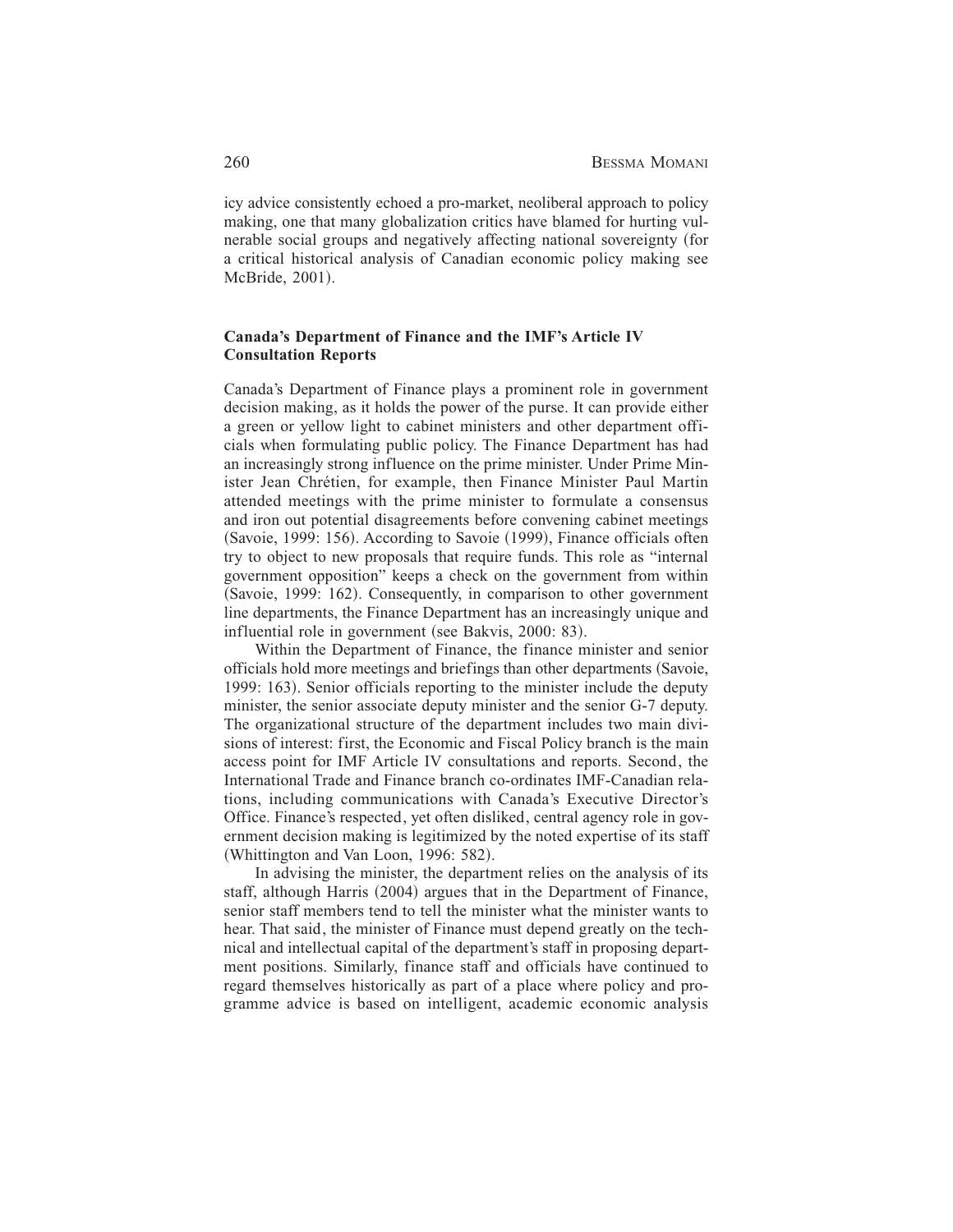(Savoie, 1999: 160). In its performance review, the Department of Finance portrayed itself as "a knowledge organization, a policy department, and a central agency" (Department of Finance, 2003). Much of the department's analysis and research is done in-house, but there seems to be a general degree of openness to external assessments, ideas and research.

One opportunity to attain expert external assessment and research on Canada's economy is through the annual Article IV consultations with IMF staff. But do Department of Finance staff perceive these bilateral surveillance mechanisms to be useful? To understand the perceived utility of IMF Article IV consultations, 15 Canadian Department of Finance staff involved in the consultations were interviewed in Ottawa in April 2005.

In determining Department of Finance staff views of the surveillance process, questions were posed regarding the composition of the IMF staff team visiting Canada and Finance perceptions of IMF staff. Finance staff noted that the composition of the IMF Article IV consultation team provided a good mix of individuals from the Fund's various departments. According to one Finance staff member, it was preferable to deal with a variety of IMF staff members, so that the consultations felt more institutional in scope When asked about whether the frequent changes in the composition of staff teams (every two to three years) was a negative factor, as voiced by many developing countries, several Finance staff members suggested that this was a more professional approach to the consultation process, because it did not personalize the advice and discussion. Once again, one was dealing with the IMF as an institution.

Almost consistently, Finance staff were of the opinion that the IMF staff came with sophisticated expertise and technical advice. Indeed, Finance staff thought the Fund staff were very competent, knowledgeable about Canada and technically skilled. When asked what made Fund staff members' expertise noteworthy, several Finance officials pointed to their academic training: the perception was that IMF staff were recruited from the best academic institutions, in particular MIT and the University of Chicago. One Finance staff member noted that after meeting Fund staff, Finance staff would "wish we could hire them." Other Finance staff pointed out that Fund staff consistently asked pertinent questions that demonstrated intellect and insight into Canada's economy. Overwhelmingly, though, Finance staff thought IMF staff had expertise because the Fund was privy to cross-comparative research and data from other countries.3

Simply put, Finance staff accorded Fund staff a great deal of respect because they assumed that the Fund had a good sense of the "big picture," and could provide interesting angles, as opposed to ideas, about what had or had not worked in other economies. That said, Finance staff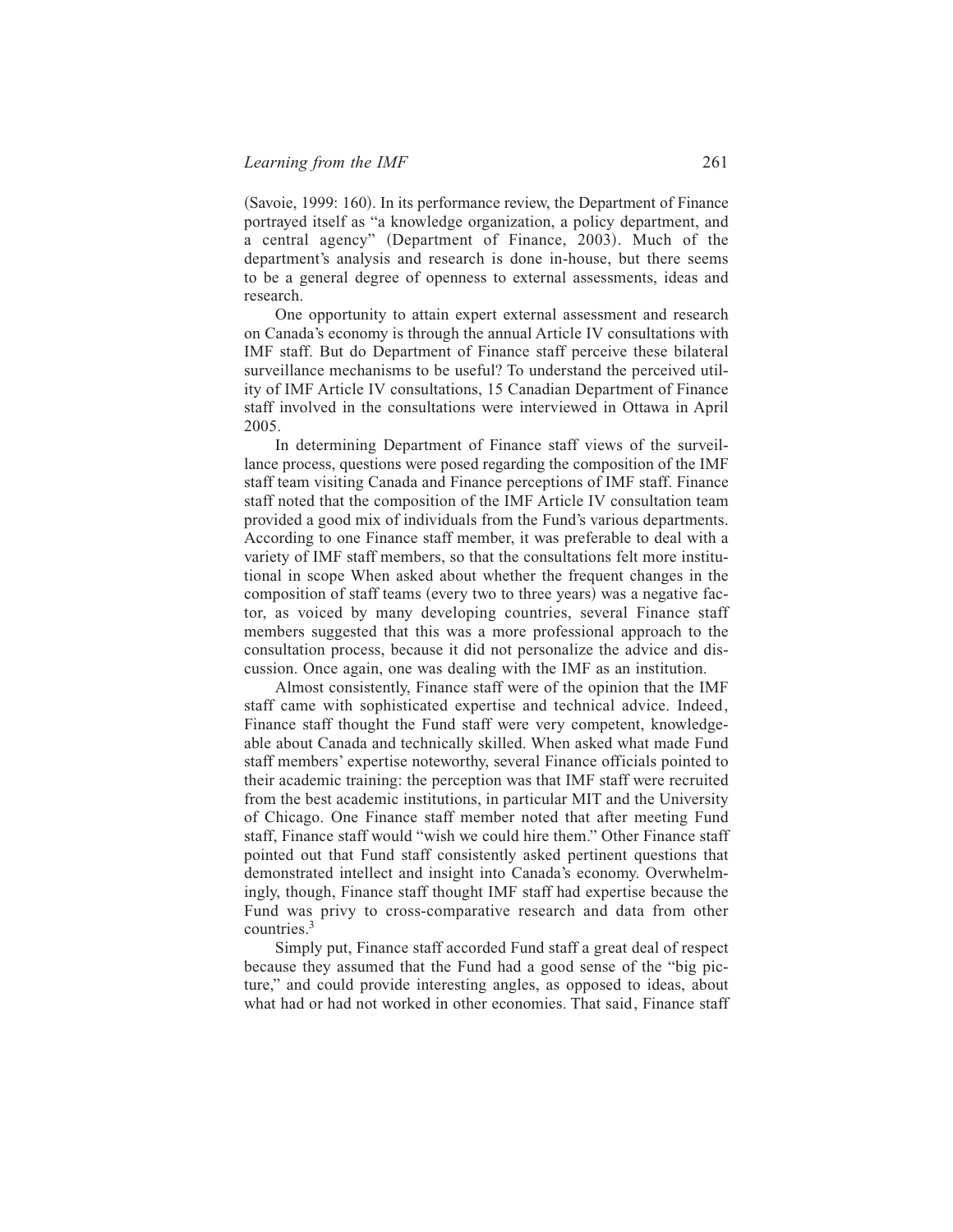suggested that Fund staff rarely contributed cross-comparative analysis and that perhaps in improving the Article IV consultations, greater discussion about other countries' experiences would be useful and beneficial. In a rare request, Finance staff asked the IMF to conduct a study on Canada's budget forecasting techniques, as compared with other industrialized countries' experiences and practices. Even though the Department of Finance had already commissioned the Bank of Montreal's Dr. Tim O'Neil to conduct a similar study, it asked the IMF to also externally assess the Department's methods. This study was turned into an IMF working paper (Muhleisen et al., 2005), and excerpts were included in the  $2005$  Article IV consultation report (see IMF,  $2005: 19$ ); however, this was a rare Finance utilization of Fund staff resources.

Finance staff frequently compared the surveillance conducted by the IMF and by the Organization for Economic Cooperation and Development (OECD). Overwhelmingly, Finance staff noted that the OECD surveillance process and the resulting Canada Report were more beneficial exercises than that conducted by the IMF, particularly on structural issues. What made the OECD process more useful was the greater emphasis on dialogue and exchange, and Finance staff input into the resulting Canada report. The OECD surveillance process had a back-and-forth element not found in IMF consultations. OECD surveillance teams visited Canada more frequently, offered more analysis and research, and had more committees with focused attention to policy issues that pertained to Canada. That said, Finance staff noted that they did not perceive OECD economists to be nearly as technically skilled and intelligent as the IMF staff, but that the OECD economists had more policy-relevant advice that was usable. Moreover, when asked if the Finance department staff used the Fund's Article IV consultation reports as background reading, support or research in their work activities, overwhelmingly the answer was negative. That said, in the financial sector branch, IMF reports were referred to when supporting Canada's policies; in particular, in an Article IV report it referred to Canada's financial services policies as "safest and soundest," adding support to branch activities.

Most Finance staff pointed out, many independently and without prompting, that they frequently utilized OECD reports and research in their analysis. For them, the OECD reports were user-friendly and had better practical policy advice. One senior department official pointed to Finance's use of the OECD cross-comparative health study in 2004. Notwithstanding the strong technical and intellectual soundness of the IMF staff advice, the Fund's prescribed advice was deemed to be less policy relevant and less politically feasible. More senior Finance staff and officials expressed this sentiment most strongly.

In order to determine whether Department of Finance staff perceived the surveillance process to be a learning experience, questions were posed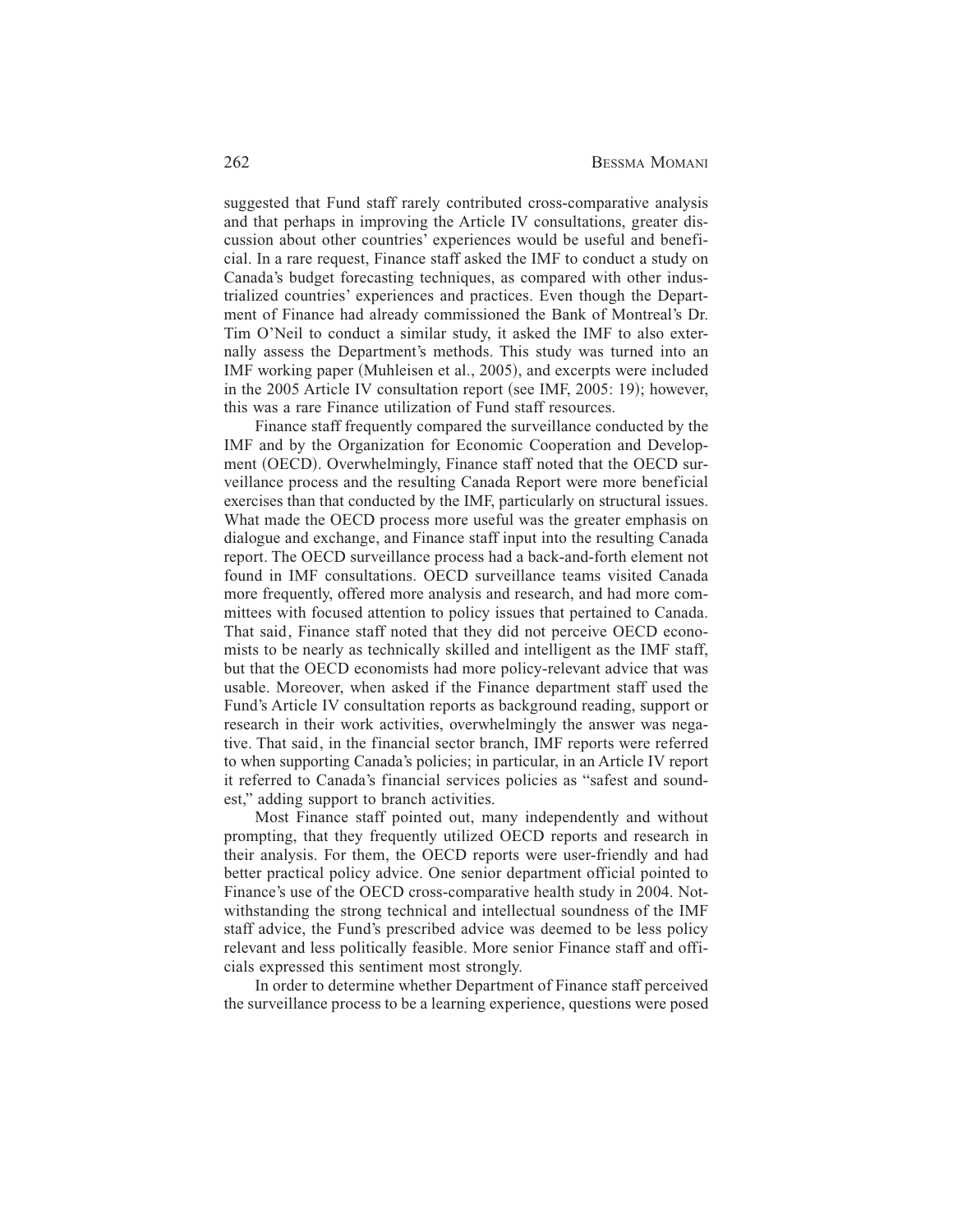about whether IMF staff brought new ideas to the Finance staff 's attention. Finance staff declared that, overall, the Article IV consultation experiences were positive academic and intellectual exchanges. All Finance staff interviewed found the Article IV consultations useful as a forum for sharing knowledge and for discussing economic issues pertaining to Canada. As one senior Finance staff put it, "Article IV Consultations were a check on the robustness of our analysis, of our storyline." Other Finance staff suggested that the Article IV consultation process provided an opportunity to hear what the "outside world thinks of Canada" and to hear the "best outside evaluation of Canada's economy." When the IMF commended Canada in its reports, the Department of Finance staff found it useful to use IMF quotes as evidence of external approval.

Although many Finance staff members concurred that Fund staff opinions of Canadian economic policies were not perceived to be all that important, others who had been in the department longer pointed out that in the mid-1990s, the Department of Finance was "shamed" by negative IMF Article IV reviews and used this to muster government support for decreasing the federal deficit. That said, it was pointed out that in the mid-1990s, Canada had several negative external assessments of its economic policies, beyond those issued by the Fund, that effectively shamed Canadian policy makers into action. One Department of Finance official pointed out that politicians and Finance staff were particularly embarrassed by a January 1995 *Wall Street Journal* article that claimed Canadian deficits meant Canada was "an honorary member of the Third World." This editorial article had a negative effect on the morale of the department and of the federal government.

In interviews, Finance staff concurred that the Article IV consultation processes were learning experiences, but that the process did not bring in new ideas that could be used in their work. They found the consultations to be a positive use of their time, unintrusive, and with few costs involved, but they did not find that IMF staff brought new approaches and ideas to the department. As one Finance staff member put it: "There are not enough new ideas out there." Simply put, the economics discipline offered few novel ideas that had not been attempted in the past. IMF staff did not bring new ideas with them, and although the exchanges were deemed interesting and beneficial, rather than just symbolic and ceremonial, the written consultation reports were barely used in guiding the workings of the Finance Department.

Of the questions posed to the Finance Department staff and officials regarding the perceived utility of the IMF's advice, perhaps the most important one was: Would IMF consultations and resulting reports change internal thinking about issues? Or would IMF thinking change policy advice and considerations made to more senior Finance staff? Overwhelmingly, the answer was negative. By all accounts, Finance staff appreci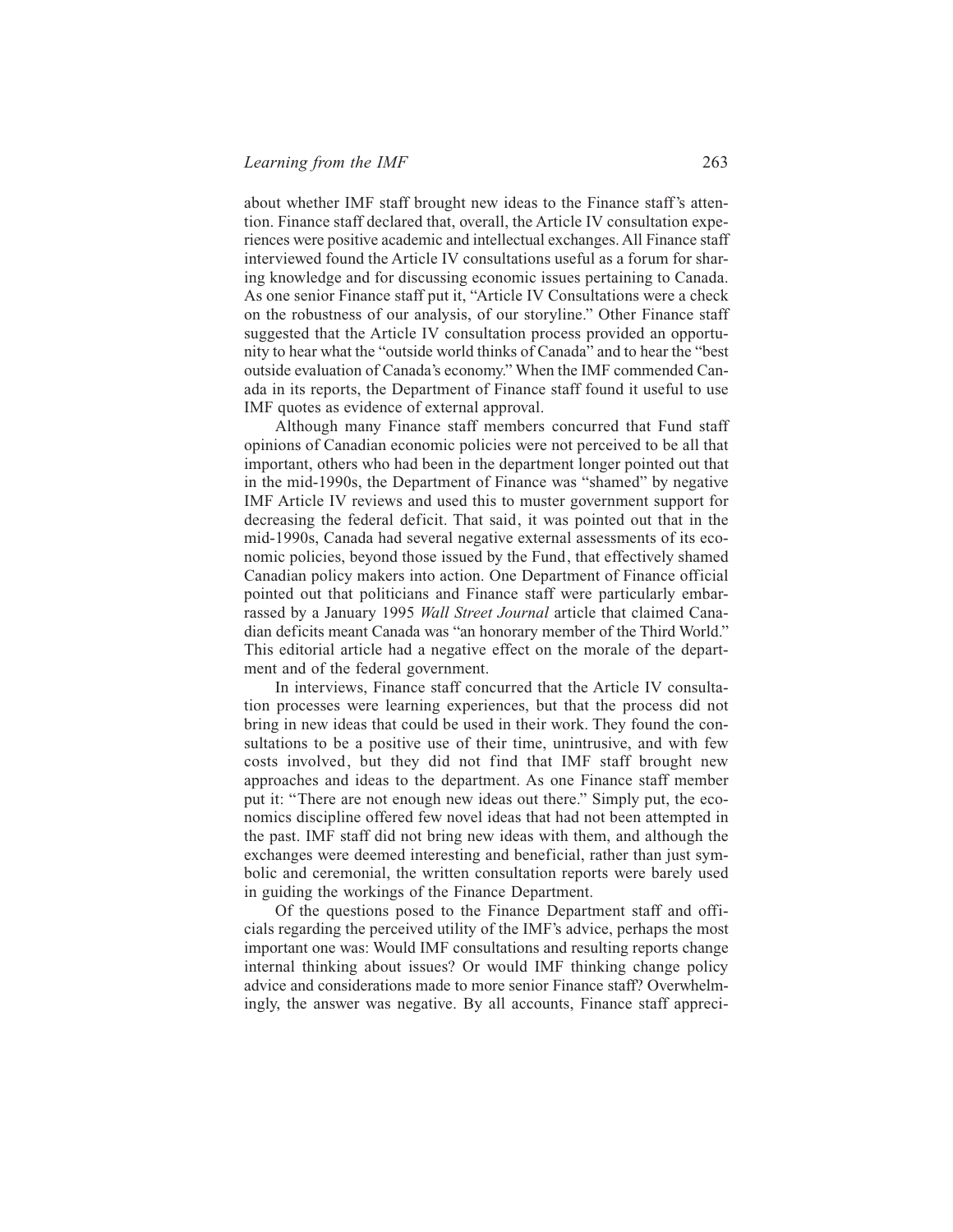ated the consultation process for the exchange of ideas and the positive experience of observing highly skilled IMF staff present and discuss economic issues pertaining to Canada. As one Finance staff member lamented, because they do not themselves have the time and resources to conduct academic research, as the IMF staff do, it was a refreshing academic exercise to converse with Fund staff. That said, Finance staff members did not change their analysis and views based on Fund consultations and reports. Again, the main challenge in adopting Fund advice was the limited policy applicability of some of the Fund's advice. The Fund's staff members were clearly regarded as academically strong, but their weakness lay in their limited ability to offer practical policy advice.

Specifically, Finance staff members dismissed the Fund's advice on reforming EI to take into account "experience-rating." This idea had been circulating within the Department of Finance in the mid-1990s, prior to being proposed by the Fund staff. Despite the idea's perceived economic benefits, Finance staff rejected the idea because of its political impracticality. However, Fund staff continued to include this suggestion in subsequent Article IV consultations. Similarly, Fund staff views on eliminating or reducing EI benefits to seasonal employees, primarily in eastern Canada, were also dismissed by Finance staff members for the negative regional implications. Fund staff views on merging financial institutions were helpful to the domestic policy debates on the issue, but the IMF was not telling the Finance staff anything they didn't already know. Similarly, Fund staff views on creating a national securities' advisor were limited by demarcated federal-provincial jurisdictions. That said, of those Fund policy suggestions that the Department of Finance did follow lowering corporate income tax rates, lowering and indexing personal income taxes, and trade liberalization in textiles—the view of Finance staff members was that these were changes that would have happened anyway, independent of Fund advice and reporting.

## **How Member State Officials Would Improve Article IV Consultations**

Based on Canadian Department of Finance staff comments and input, in addition to the Fund's internal evaluations of its Article IV consultations, this article concludes with a review of how member-state officials would like to improve the bilateral surveillance process for non-borrowing countries. The article also offers an analysis of the implications of various reform proposals on the Fund's organizational structure and broader political-economy implications.

Fund surveillance could be improved by expanding its scope to make the process more of a *learning* experience, offering the *new ideas* sought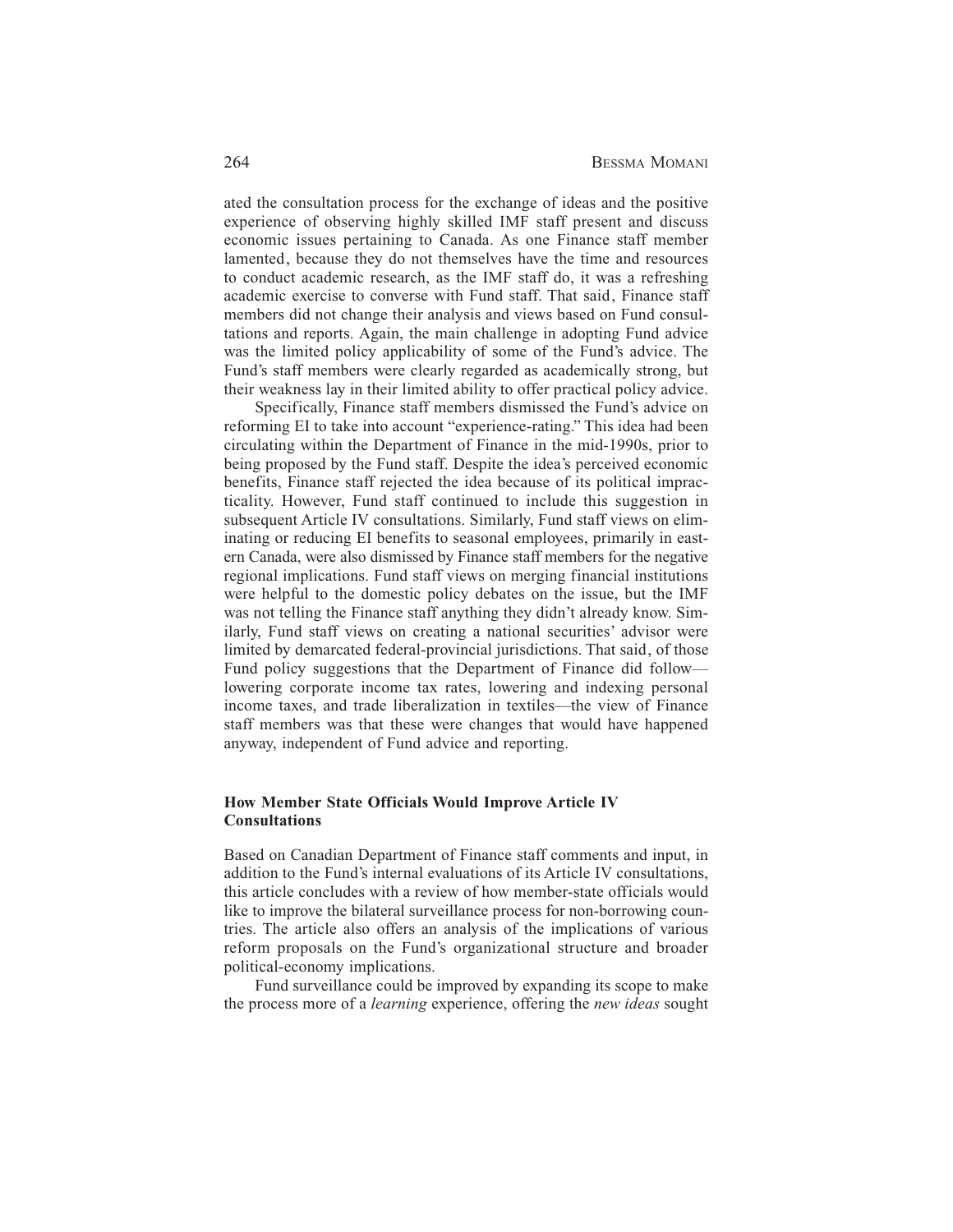by non-borrowing members. First, Fund staff could engage in specific studies on issues that matter to Canadian policy makers, like EI, health care and social policy reforms. The OECD includes these "Of Special Interest" papers in its surveillance as addendums to the surveillance reports. In the OECD's *Economic Survey Canada 2004*, for example, specific studies were conducted on electricity, employment insurance and health care (see OECD, 2005). Similarly, the Fund's own evaluation of surveillance found that member states complained that Article IV consultations were too much of a "catch-all vehicle to address a variety of Fund-wide issues" and could be improved with "narrower but, when necessary, deeper coverage of macroeconomically relevant issues outside the Fund's traditional areas of expertise" (IMF, 2004a: 7). Again, the Fund could adopt OECD techniques of highlighting issue areas of concern to member states in more substantive ways.

Second, IMF Article IV reports could be improved by adding crosscomparative analysis. It is useful to note that Department of Finance staff believed that Fund staff had added knowledge because of Fund access to cross-comparative information, yet the Fund staff did not offer crosscomparative analysis to member states. This is a significant untapped resource. Similarly, in the Fund's own evaluation of surveillance, member states noted this cross-comparative analysis as a desired Fund function (IMF, 2004a: 9 and 19). In particular, member states wanted more attention devoted to the "impact of global economic conditions and risks" and to "global capital markets"  $(MF, 2004a: 9$  and 19).

Third, Fund staff could improve the delivery of their Article IV reports by making them more reader friendly, with glossier, more colourful reports. Department of Finance staff noted that they referred to OECD specific studies because the presentation and language of the reports was more user-friendly, especially the use of appropriate figures and graphs. Finance staff are not alone in this complaint; according to the Fund's own internal evaluation, its feedback suggested that surveillance reports could be improved by "tailoring the message for different audiences," which would require changes to the "IMF's style of writing and the length of its surveillance documents" (IMF, 2004b: 268). Improving the readability of the Article IV consultations would make them more useful to civil servants.

Furthermore, in improving the readability of the Article IV consultation reports and making them more useful, Fund staff could perhaps rely less on academic and theoretical models and instead speak in lay terms. It would be helpful to provide examples of the practical experiences of member states, demonstrating what works and what does not work. Member states have also pointed out, in the Fund's own internal evaluation of surveillance reports, that "Fund advice fails to take into account existing political constraints, or is so optimistic about the ability of the govern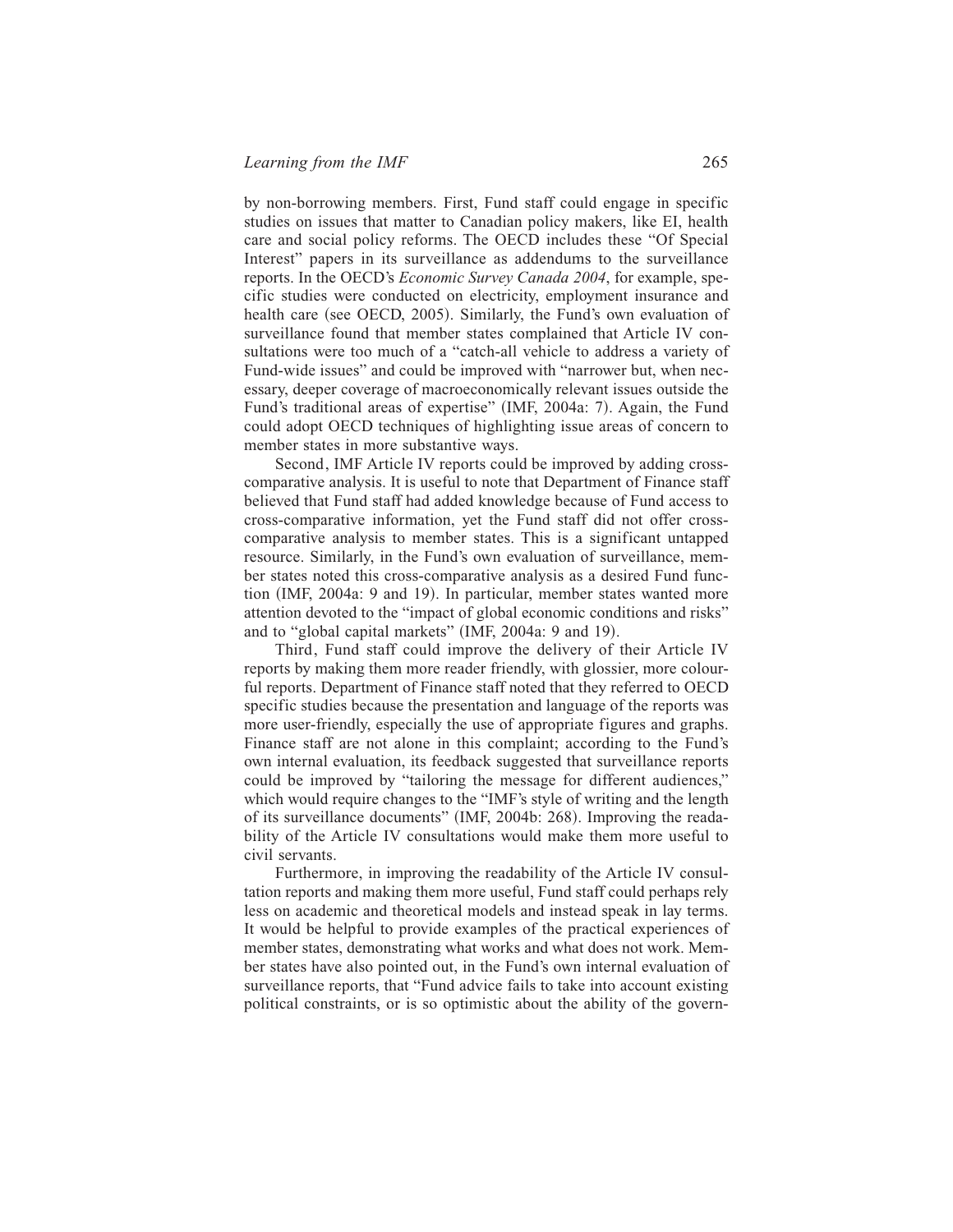ment to overcome them that it does not consider second-best policy choices that would be consistent both with the maintenance of macroeconomic stability and country-specific political realities" (IMF, 2004b: 12).

The academic and theoretical policy advice offered by Fund staff does not always fit with member states' practical and political constraints. To improve the utility of the Fund's advice, perhaps it could offer practical examples of policy implementation in other member states, highlighting the types of compromises and innovative ways of formulating policies that meet domestic political constraints while maintaining sound economic policies. Again, providing an evaluation of what policy reforms work and the political bargaining involved to get there would be a useful Fund function.

Improving Fund bilateral surveillance by making the content of the reports more accessible and usable to civil servants and policy makers can enhance learning. The reforms suggested above, however, also require changes in the composition of the Fund staff to include more policyexperienced staff members and Fund staff training in public administration science. Diversifying Fund recruitment and adding political-economy training to the skill set of Fund staff would be well received by civil servants and policy makers (Momani, 2005a). The Fund's ability to move beyond its self-identified expertise in economic science to policy sciences will, undoubtedly, require slow change in organizational culture and behaviour (see Momani, 2005b).

#### **Conclusion**

The Fund is often viewed as the torchbearer and disseminator of a conservative macroeconomic ideology, loosely labeled "Washington Consensus," being adopted by the world's state finance ministries. Indeed, the case of Canada demonstrates that there is great respect for the analysis and advice offered by IMF staff, and for its theoretical and academic models, but there is a real disconnect between the policies prescribed and their policy relevance. For international organizations to be effective and persuasive teachers, their lesson plans have to be tailored to the needs of member states, offer strong cross-comparative analysis, and fit the political and policy constraints of member states' governments.

What does this case tell us about the constructivist learning models applied to the study of international organizations? The case clearly demonstrates the need to test the assumption that norm changes occur from IO teaching. As it stands, many have observed broad patterns of norm changes in member states, and assumed that because IOs were the common denominator, then they must be effective norm teachers. This assumption was made in many studies, including the acclaimed Barnett and Finnemore studies, without the researchers actually meeting and inter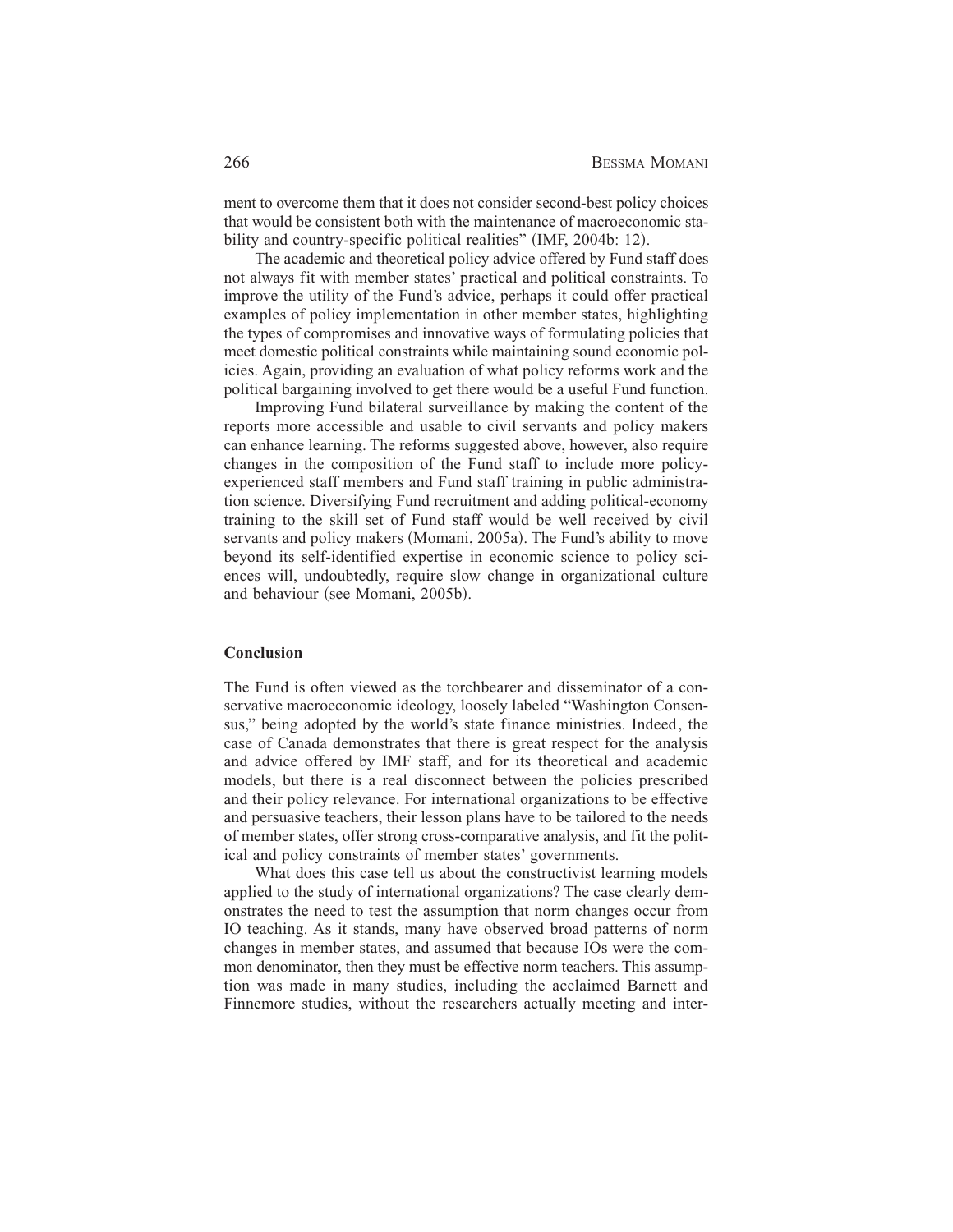viewing member states' bureaucrats. Both Checkel (2003) and Johnston  $(2001)$  are correct to assert that there are simply too many assumptions being made in these learning models, without the researchers "going micro" and conducting empirical testing. By asking civil servants important questions about the perceived value of IO lesson plans, we can learn a lot about the constraints of IO advice. Moreover, constructivists' broad study of normative discourses and social interactions needs to be complemented by traditional empirical, positivist testing (Simmons and Martin, 2002: 18). It is inadequate to argue that the IMF has taught state officials the principles embodied in the Washington Consensus simply because we observe that many countries are orienting their domestic policies toward this pro-market ideology. We need to discern broad historical paradigm shifts from learning models by narrowing the research plane and conducting empirical tests.

The single case study of Canada was a useful sample selected to test the learning model. That said, despite its internationalist orientation, comfortable economic position and relatively close technocratic alignment with the Fund staff, Canadian Department of Finance officials did not "learn" from the IMF because the Fund's advice was simply not conducive to Canada's domestic political situation. The point that needs to be made is that domestic politics also matters to the study of international organizations' impact on state behaviour. While constructivists are mapping pathways of influence and feedback loops, they need to stop and consider the domestic level of analysis. Regime type, political culture, social cohesion and so on will have a great impact on whether states internalize the broader IO norms and the specific policies being prescribed. Constructivist approaches to the study of IOs are relatively new, but there is a pressing need to develop better research and analytical tools.

#### **Notes**

- 1 Article IV consultation meeting dates were as follows: November 8–15, 1999, January 8–12, 2001, November 5–9, 2001, October-November 2002, November 12–19 2003, and November-December 2004.
- 2 The remainder of this section refers to Fund staff 's Article IV consultation reports for the years 1999 through 2005.
- 3 Based on an interview with a former senior IMF staff member conducted in Toronto, Canada in February 2004, on the topic of Fund recruitment.

#### **References**

Adler, Emanuel and Peter Haas. 1992. "Conclusion: Epistemic Communities, World Order, and the Creation of a Reflective Research Program." *International Organisation* 46  $(1): 367-390.$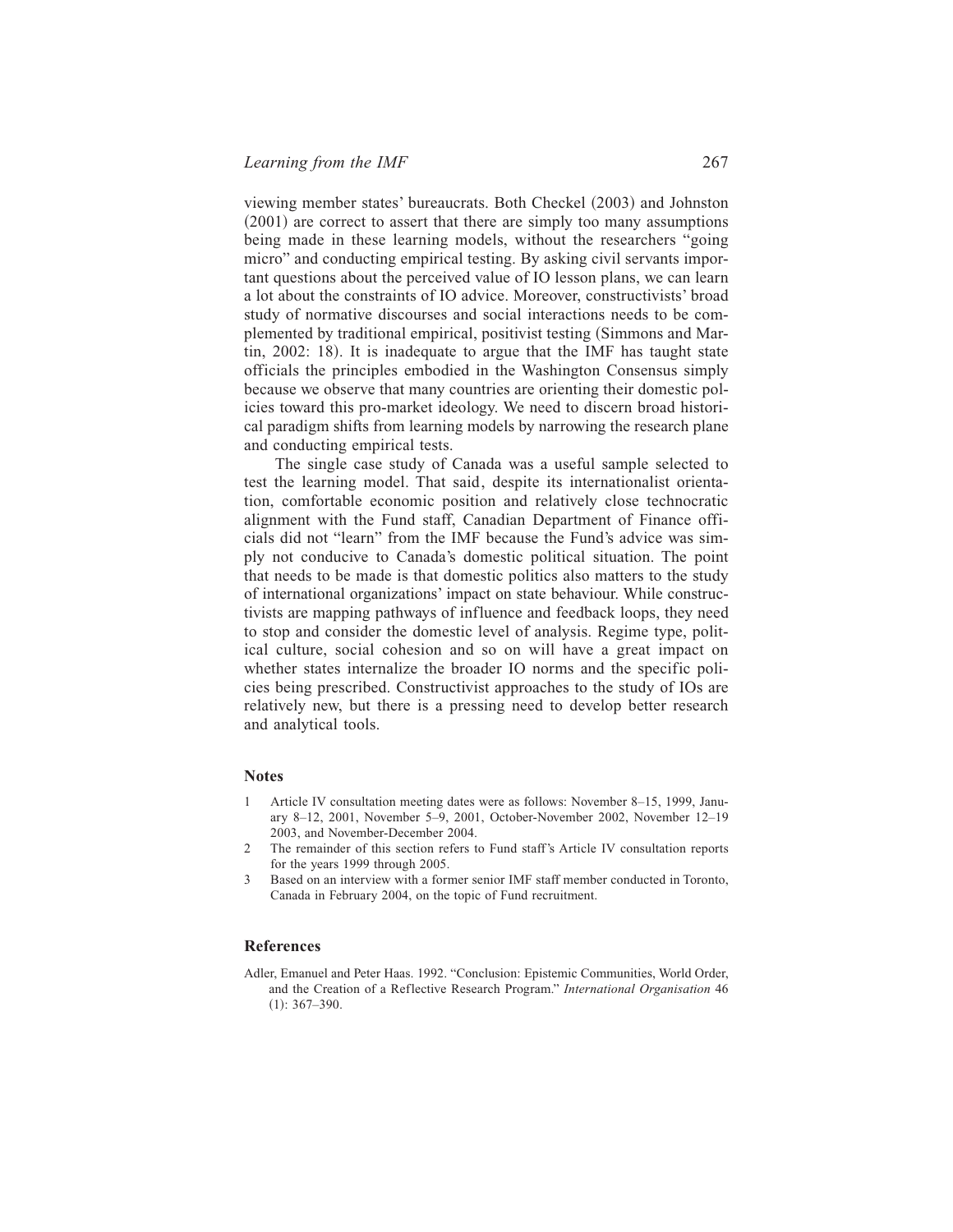- Arend, Anthony. 1999. *Legal Rules and International Society*. New York: Oxford University Press.
- Bakvis, Herman. 2000. "Country Report: Rebuilding Policy Capacity in the Era of the Fiscal Dividend: A Report from Canada." *Governance: An International Journal of Policy and Administration* 13 (1): 71–103.
- "Bankrupt Canada?" 1995. *Wall Street Journal* (New York), January 12, A14.

Barnett, Michael and Martha Finnemore. 1999. "The Politics, Power, and Pathologies of International Organizations." *International Organization* 53 (4): 699-732.

- Barnett, Michael and Martha Finnemore. 2004. *Rules for the World: International Organizations in Global Politics*. Ithaca: Cornell University Press.
- Bryant, Ralph. 2004. *Crisis Prevention and Prosperity Management for the World Economy*. Washington, DC: Brookings Institution Press.
- Canada. 2005. *Report on Operations Under the Bretton Woods and Related Agreements Act, 2004*. Prepared by Department of Finance International Trade and Finance Branch for Parliament. Ottawa: Department of Finance.
- Checkel, Jeffrey T. 1999. "Why Comply? Constructivism, Social Norms and the Study of International Institutions." *ARENA Working Papers* WP 99/24. Oslo: ARENA, Centre for European Studies, University of Oslo.
- Checkel, Jeffrey T. 2003. " 'Going Native' in Europe? Theorizing Social Interaction in European Institutions." *Comparative Political Studies* 36 (1-2): 209-231.
- Clark, Ian. 1996. "Should the IMF Become More Adaptive?" *IMF Working Papers*. Washington, DC: International Monetary Fund.
- Cutler, Claire and Mark Zacher. 1992. *Canadian Foreign Policy and International Economic Regimes*. Vancouver: UBC Press.
- Department of Finance. 2003. *Department of Finance Canada Performance Report—For the period ending March 31.* http://www.tbs-sct.gc.ca/rma/dpr/02-03/FIN-FIN/FIN-FIN03D01\_e.asp#AppendixD (January 31, 2006).
- Finnemore, Martha. 1996. *National Interests in International Society*. Ithaca: Cornell University Press.
- Finnemore, Martha and Kathryn Sikkink. 1998. "International Norm Dynamics and Political Change." *International Organization* 52 (4): 887–917.
- Gould, Erica. 2003. "Money Talks: Supplementary Financiers and International Monetary Fund Conditionality." *International Organization* 57 (3): 551–586.
- Harris, Stephen. 2004. "Financial Sector Reform in Canada: Interests and the Policy Process." *Canadian Journal of Political Science* 37 (1): 161–184.
- Johnston, Alastair Iain. 2001. "Treating International Institutions as Social Environments." *International Studies Quarterly* 45: 487–515.
- Kahler, Miles. 1992. "External Influence, Conditionality, and the Politics of Adjustment." In *The Politics of Economic Adjustment: international constraints, distributive conflicts, and the state*, eds. Stephan Haggard and Robert R. Kaufman. Princeton: Princeton University Press.
- IMF. 1992. *Articles of Agreement*. Washington, DC: International Monetary Fund.
- IMF. 1999. *Canada—Selected Issues*. April 8. Washington, DC: IMF.
- IMF. 2000. *Canada: Staff Report for the 2000 Article IV Consultation*. February 18. Washington, DC: IMF.
- IMF. 2001. *Canada: 2001 Article IV Consultation—Staff Report; Staff Statement; and Public Information Notice on the Executive Board Discussion*. April 23. Washington, DC: IMF.
- IMF. 2002. *Canada: 2002 Article IV Consultation—Staff Report; Staff Statement; and Public Information Notice on the Executive Board Discussion*. March 12. Washington, DC: IMF.
- IMF. 2003. *Canada: 2003 Article IV Consultation—Staff Report; Staff Statement; and Public Information Notice on the Executive Board*. February 25. Washington, DC: IMF.